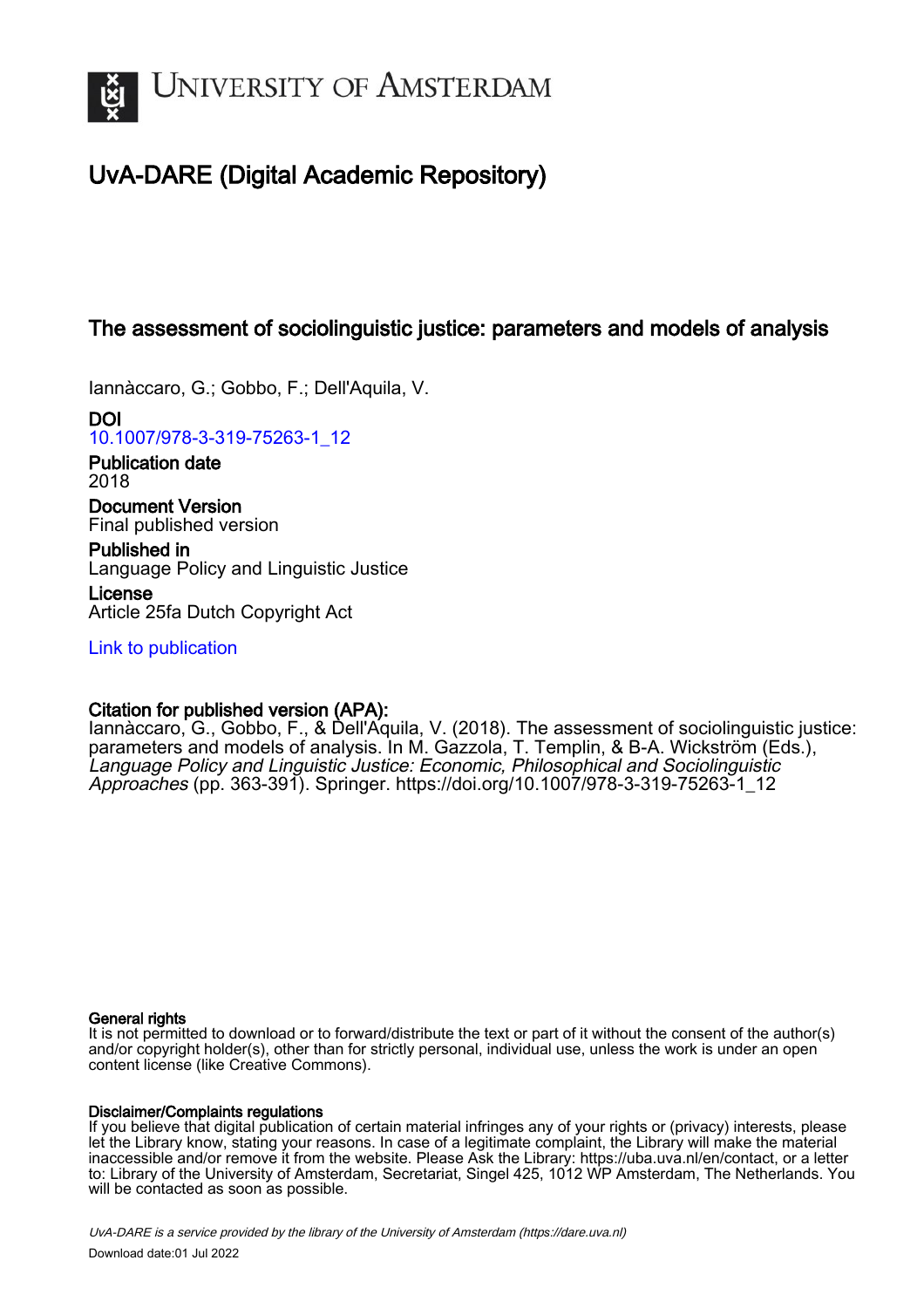Michele Gazzola • Torsten Templin • Bengt-Arne Wickström Editors

# Language Policy and Linguistic Justice

Economic, Philosophical and Sociolinguistic Approaches

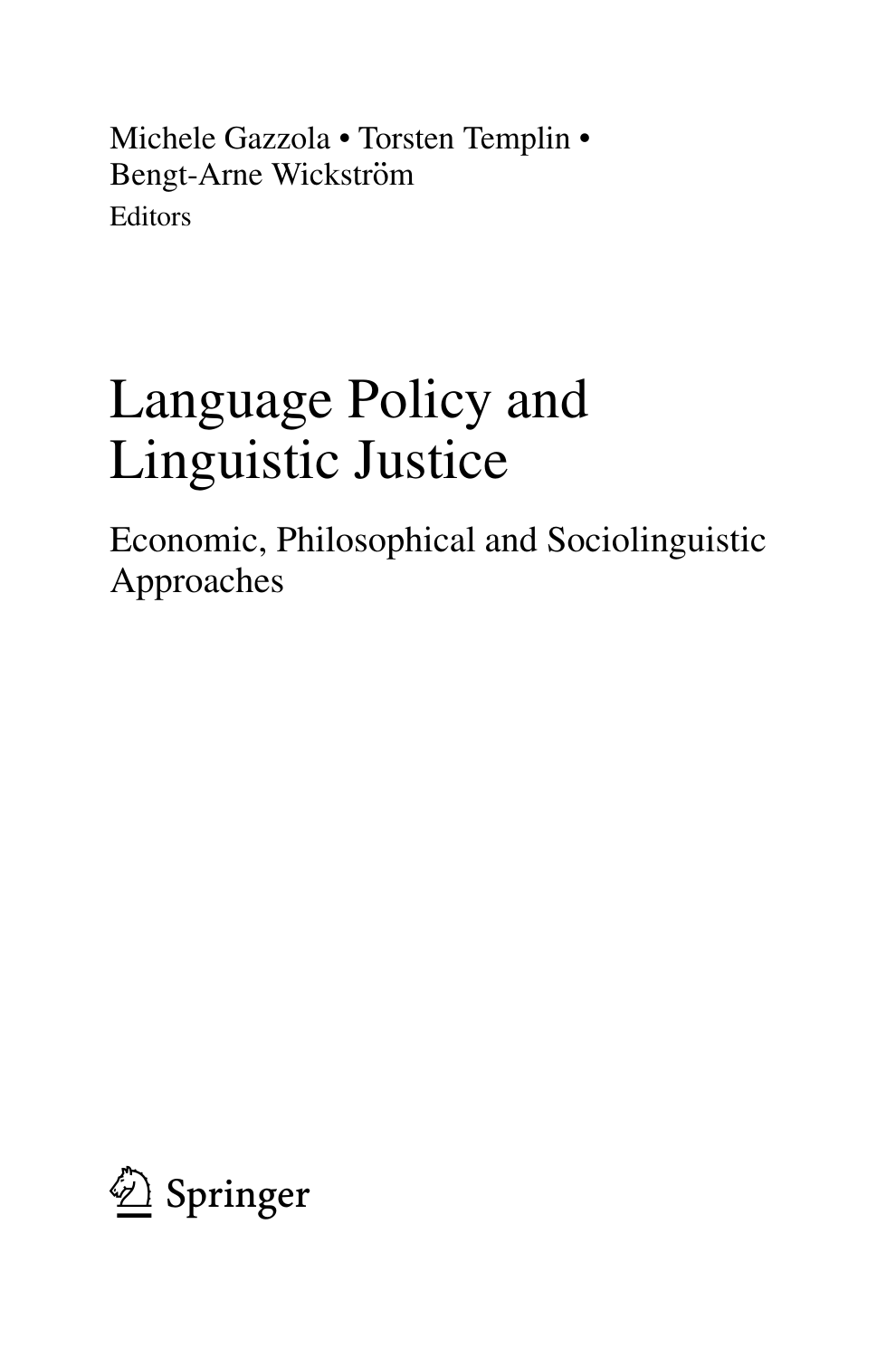*Editors* Michele Gazzola Forschungsgruppe "Ökonomie und Sprache" Humboldt-Universität zu Berlin Berlin, Germany

Bengt-Arne Wickström Andrássy-Universität Budapest Budapest, Hungary

Torsten Templin Forschungsgruppe "Ökonomie und Sprache" Humboldt-Universitat zu Berlin ¨ Berlin, Germany

ISBN 978-3-319-75261-7 ISBN 978-3-319-75263-1 (eBook) <https://doi.org/10.1007/978-3-319-75263-1>

Library of Congress Control Number: 2018946648

© Springer International Publishing AG, part of Springer Nature 2018

This work is subject to copyright. All rights are reserved by the Publisher, whether the whole or part of the material is concerned, specifically the rights of translation, reprinting, reuse of illustrations, recitation, broadcasting, reproduction on microfilms or in any other physical way, and transmission or information storage and retrieval, electronic adaptation, computer software, or by similar or dissimilar methodology now known or hereafter developed.

The use of general descriptive names, registered names, trademarks, service marks, etc. in this publication does not imply, even in the absence of a specific statement, that such names are exempt from the relevant protective laws and regulations and therefore free for general use.

The publisher, the authors and the editors are safe to assume that the advice and information in this book are believed to be true and accurate at the date of publication. Neither the publisher nor the authors or the editors give a warranty, express or implied, with respect to the material contained herein or for any errors or omissions that may have been made. The publisher remains neutral with regard to jurisdictional claims in published maps and institutional affiliations.

Printed on acid-free paper

This Springer imprint is published by the registered company Springer International Publishing AG part of Springer Nature.

The registered company address is: Gewerbestrasse 11, 6330 Cham, Switzerland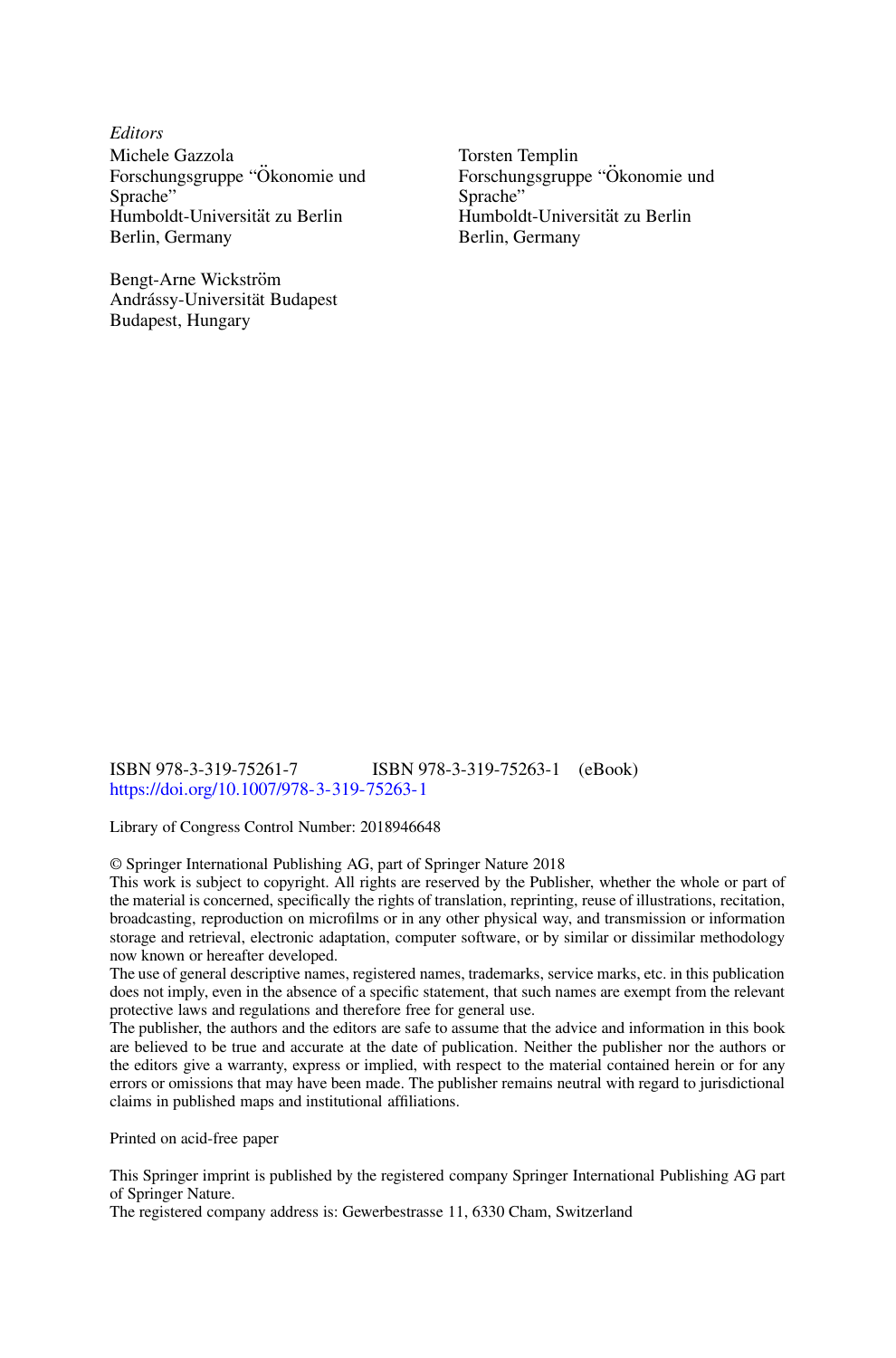## **The Assessment of Sociolinguistic Justice: Parameters and Models of Analysis**



**Gabriele Iannàccaro, Federico Gobbo, and Vittorio Dell'Aquila**

#### **1 Introduction**

The current debate around the concept of *linguistic justice* shows that the topic is interesting under many different perspectives, especially for the fact that the subject has been discussed by scholars of different scientific branches. In his recent—and very welcomed—literature overview on the topic, Alcalde (2015, 2018) illustrates how the questions of linguistic justice are concern of a number of branches such as political philosophy, economics, law, sociology of language and linguistics (in particular, sociolinguistics, ecolinguistics and interlinguistics). According to this study, the concept of linguistic justice on the one hand covers a quantity of problems raised by the language diversity in international economic and political relations and, on the other hand, deals with power unbalance among languages in everyday life of single speakers, mostly in multilingual settings. Lately, it gains way the idea that defining a linguistic environment as 'just' (or 'fair', as preferred by some authors) should not only mean that people have equal access to public resources across the world but also that a less uneven distribution of linguistic abilities should be pursued in the linguistic reality of the everyday life of human societies as

G. Iannàccaro  $(\boxtimes)$ 

Stockholms Universitet, Stockholm, Sweden e-mail: [gabriele.iannaccaro@su.se](mailto:gabriele.iannaccaro@su.se)

F. Gobbo Universiteit van Amsterdam, Amsterdam, Netherlands

Università di Milano-Bicocca, Milan, Italy

Università di Torino, Torino, Italy e-mail: [f.gobbo@uva.nl](mailto:f.gobbo@uva.nl)

V. Dell'Aquila Centre d'Études Linguistiques pour l'Europe, Milan, Italy

<sup>©</sup> Springer International Publishing AG, part of Springer Nature 2018 M. Gazzola et al. (eds.), *Language Policy and Linguistic Justice*, [https://doi.org/10.1007/978-3-319-75263-1\\_12](https://doi.org/10.1007/978-3-319-75263-1_12)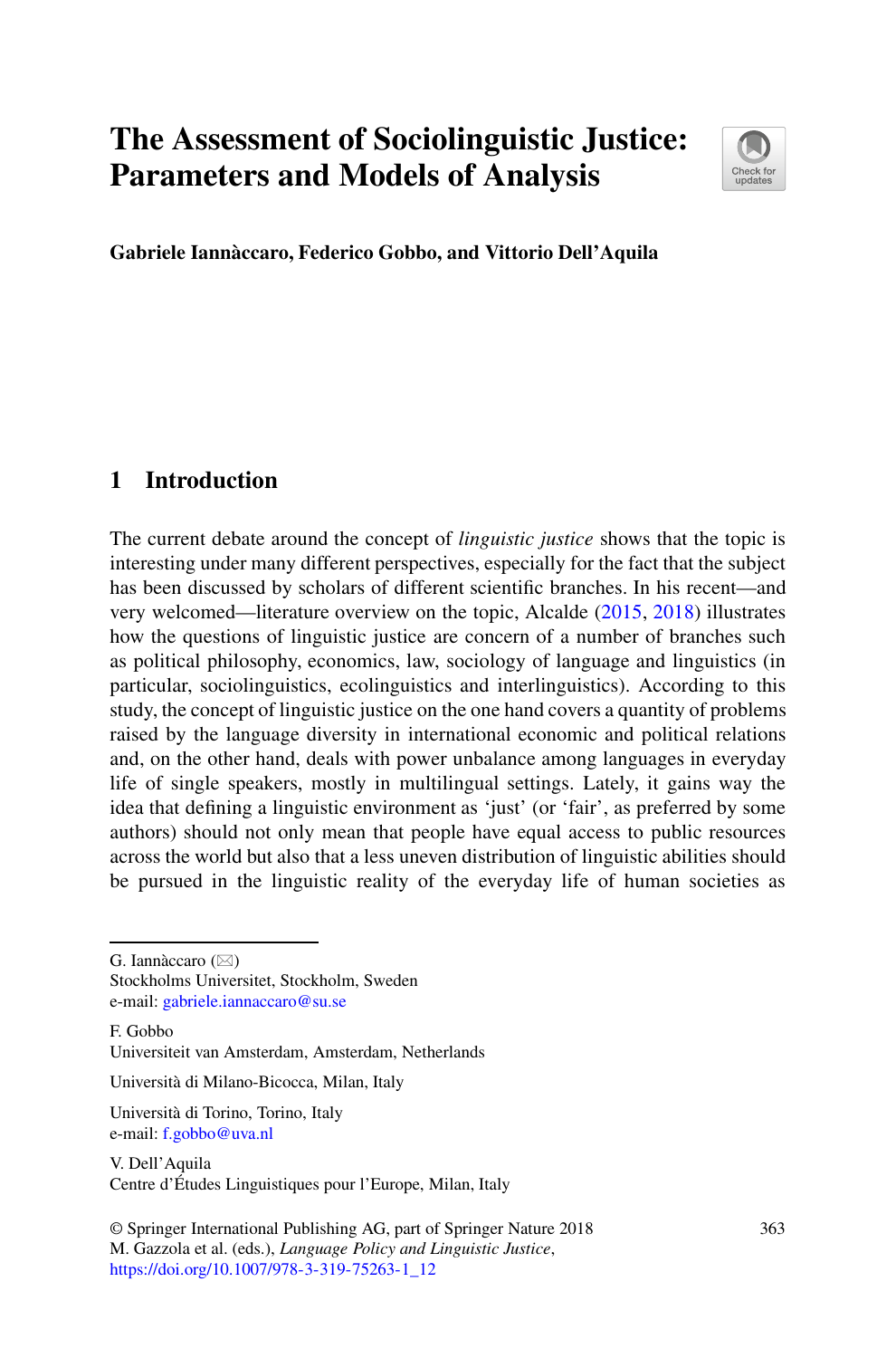well. Now, 'justice' in the sense employed here is usually referred to the effect of objective conditions or social constraints or policies that produce more or less just outcomes.

However, it does not mean, of course, that speakers should be forced to achieve a 'just' linguistic behaviour if they do not need it or choose to do so. Knowing the social norms that rule the use of linguistic varieties in the society and mastering them (see Sect. 3), i.e. the fact to be linguistically included in the society, is, ultimately, a situation that has to be pursued also individually—depending to speakers' perceptions of the need, and in this respect nothing can be said—at least in a systematic view. But it is up to the whole society, as we will argue in Sect. 4, to provide the ideal conditions for a real achievement of this goal, if it is felt as needed.

For the discussion of the literature and the debate on linguistic justice, our main reference will be the survey by Alcalde already mentioned above, which we regard as the most complete and up-to-date overview on the subject so far. Thus, we will not duplicate here the vast reminds of the pertinent literature he examines, and we will consider as known the condition of the debate he outlines. Specifically, our considerations can be entailed in the field of studies he classifies as "sociolinguistics". In particular, he notes that leading linguists often work on the documentation of linguistic situations, paying less attention to offer concrete proposals apt to overcome the language injustices they describe. However, there are some exceptions. For instance, Phillipson (2008) and Skutnabb-Kangas (2000) pledge for the application of linguistic human rights especially in the field of education, protecting and promoting indigenous and minority languages, often directly or indirectly threatened by the strong role played by English in this field. Also Bastardas i Boada (2010) argues that, while *glocalisation* is the force that spread English in the most prestigious domains of use, local languages are reconceptualised, thanks to the digital tools at disposition, which can be helpful to promote them, maintaining their vitality. The result should be a balanced bilingualism, which will hopefully reduce linguistic injustices. However, it should be noted that the dynamics of these two forces do not take into account another variable that strongly complexifies the picture, i.e. mobility, where secondary, adopted identities can emerge in second- or third-generation migrants—see, for instance, Gobbo (2014). Moreover, another factor to be taken into account is the *potentiality* in mobility—what Houtkamp (2014) calls 'motility': intuitively, the higher degree of *motility* people have, the higher is their motivation in foreign language learning, according to the desired destination of the potential mobility. What we want to underline is that there are some peculiarities in each given context where languages are in conflict—or at least in contrast—and therefore there is no 'magic formula' that can solve all the problems in whatsoever society. In our view, an in-depth analysis of the concrete sociolinguistic situations where linguistic justice is under scrutiny cannot be avoided.

In the debate on linguistic justice, several political philosophers, even the ones in favour of minority (linguistic) rights, still take for granted the 'Westphalian model assumptions'—illustrated and challenged among the others by Beaulac (2004)—that state that in a given nation-state citizens are monolingual as the rule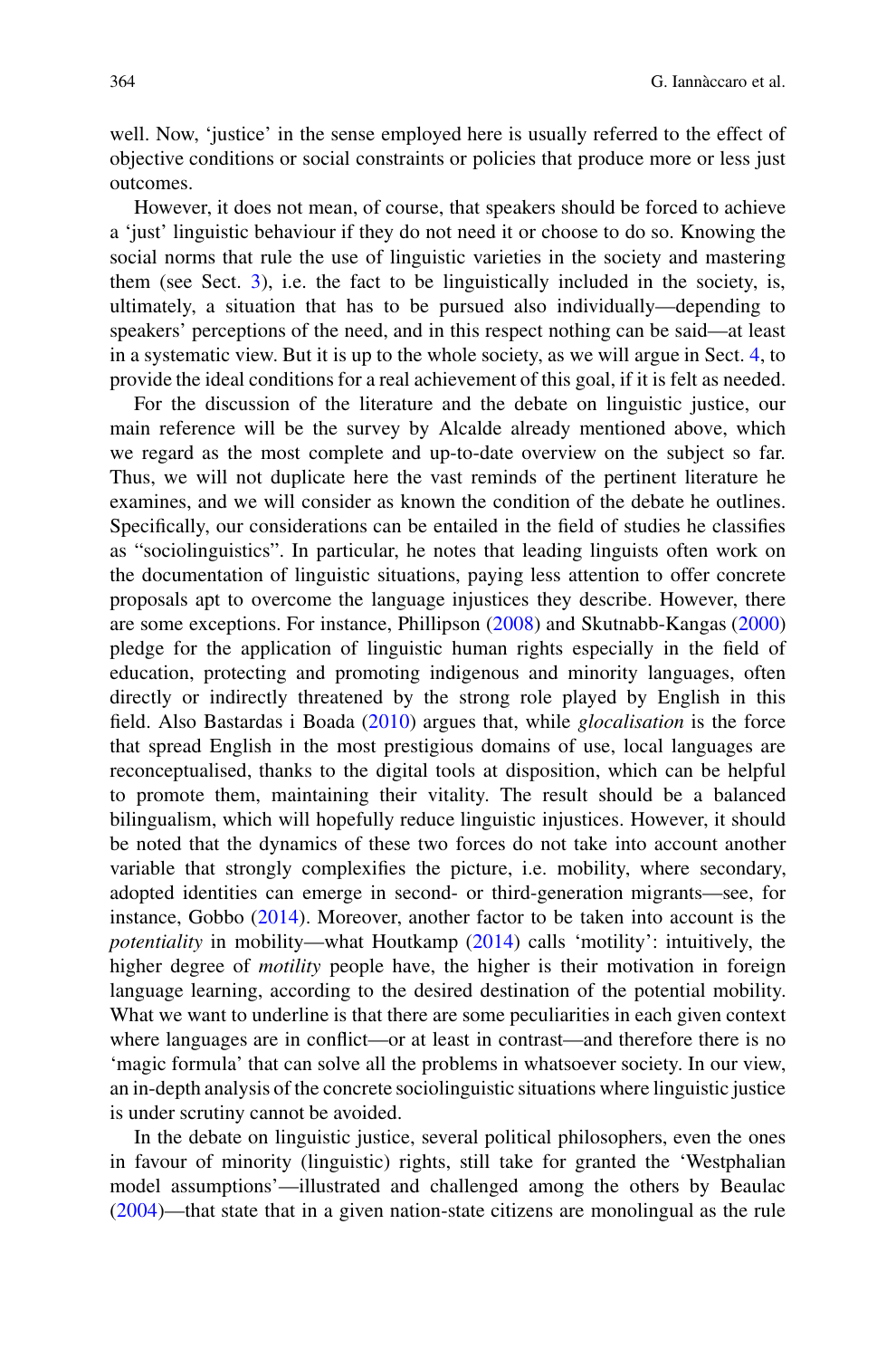and that the connection between language(s) and its use within the society is a secondary variable. In the Westphalian model, languages are mainly tools to perform nonlinguistic things, and they have essential characteristics, i.e. they do not change according to the context of use. However, this essentialist view may run the risk of underestimating the real conditions of communication by means of language within the communities. We think that it would be of some interest considering not the language itself as the primary unit of analysis, but on the contrary languages let emerge after the analysis of the linguistic habits and attitudes of the community under scrutiny. From a sociolinguistic point of view, communities are primarily *speech communities*, i.e. groups of people who regularly interact with each other by means of a common *repertoire* of linguistic signs, who share the same values about these linguistic signs and who know the norms that rule the use of them.

A couple of terminological clarification is here of some interest: we prefer the maybe old-fashion notion of 'speech community' to that of 'community of practice' (or even more up-to-date equivalent labels) because we think that all communities are involved as a whole in the processes of sharing sociolinguistic norms. And that is true also for mobile people (migrants, expats, high-skilled professionals, civil servants, etc.): in her/his real life, a mobile person is necessarily obliged to have contacts also with people outside her/his primary network, and these may be as important as the ones she/he entertains with the inner groups.

In the same vein, we define 'linguistic repertoire' mainly as 'the set of language varieties used in the speaking and writing practices of an individual or a speech community'. Therefore, a subdistinction will possibly be made throughout the chapter between 'individual repertoire' and 'societal repertoire'. As a rule and after attentive consideration, we always refer to the main sociolinguistic concepts as they are intended in the mainstream of classical European sociolinguistics; definitions and discussions may be found in Ammon et al. (2006/2008) and Goebl et al. (1996/1997). Of the latter, a new and completely revised edition is about to be edited by Jeroen Darquennes, Joe Salmons and Wim Vandenbussche.

We want to point out on 'sharing the same values about linguistic signs', because the term 'values' can refer to both the two main functions of language already mentioned, a communicative one and a symbolic one. The communicative value of a linguistic sign refers to its possibility to be successfully used for a specific speech act, while its symbolic value represents the potential of self-identification outlined by the use of a specific sign, or even a set of signs constituting a variety. As for an example of different symbolic values conveyed by the same communicative setting, we can take English. In the essentialist analyses, the English language is treated like a single variable, where all its internal variations are not considered important. In a non-essentialist view of English, such as the one proposed in Gobbo (2015), the value of English in multilingual contexts is different. According to the Kachruvian model of analysis of the value of English in terms of circles (for a recent account, see Kachru and Smith 2009) English plays, for example, different roles in Wales, Hong Kong and Sweden. While English can be considered native language in Wales, it is part of the inner circle and therefore it plays a key role in the sense of belonging, which is not straightforward there. In contrast, in Hong Kong, English is adopted,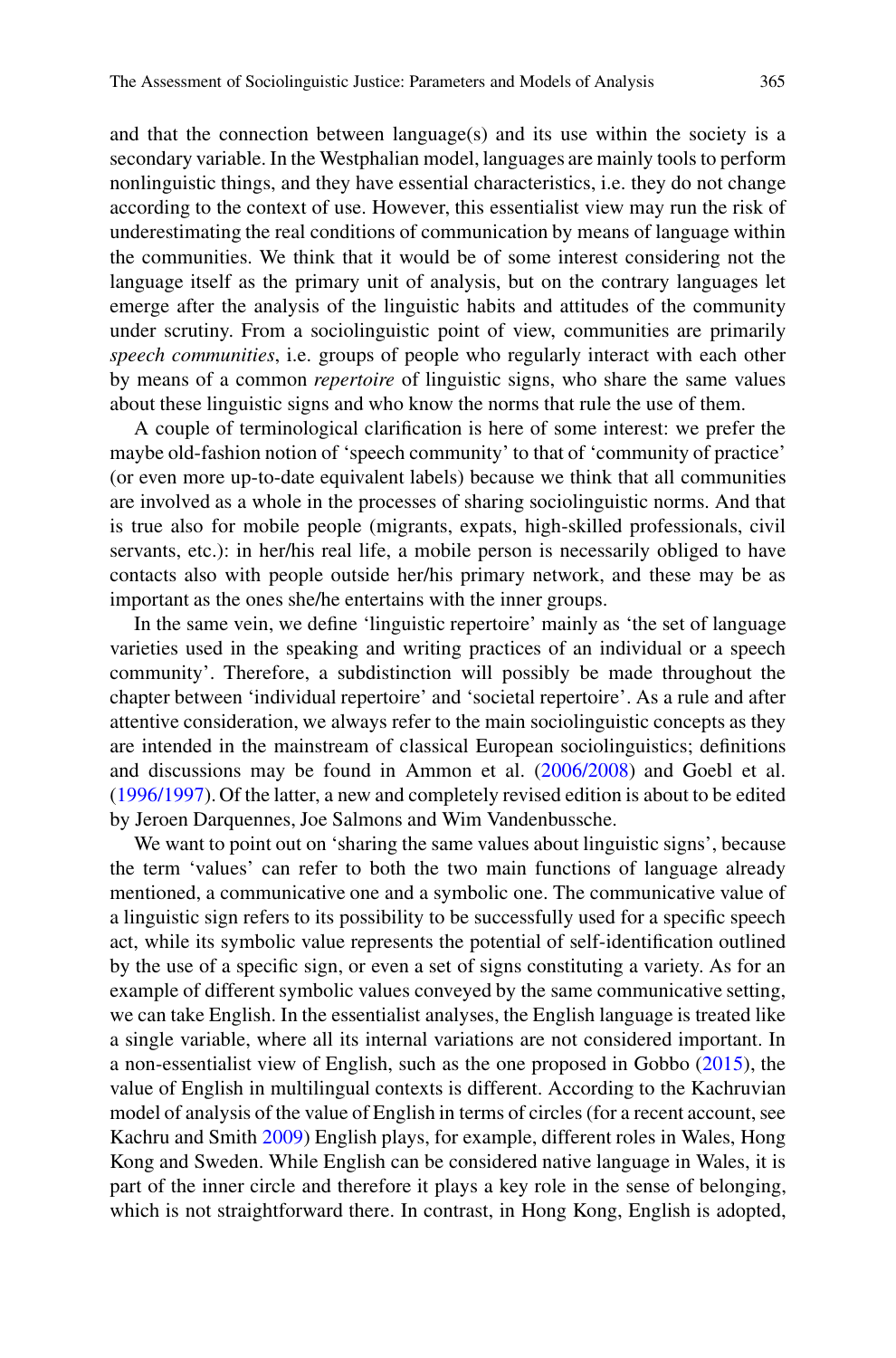as Hong Kong has been a British colony, his citizens being bilingual with Chinese diglossia (outer circle, for Kachru). Finally, in Sweden (part of the expanding circle), English is a pragmatic language, being perceived mainly as a commodity, as if there were no identity issue related with it. In other words, the symbolic value of English varies a lot, according to the context, and this variation cannot be neglected.

Now, the example was spotted on English precisely because the role of English as an international code for international communication—and particularly in academic or working environments—is one of the main present concerns of the literature on linguistic justice. However, our main concern in this chapter is to draw the attention on the sociolinguistic dynamics which affect the whole society and on the role they play in setting 'just' sociolinguistic scenarios for the speakers involved. According to this view, English used as a lingua franca is but one, albeit important, constituent of a complex interplay of factors that shape the sociolinguistic experience of a speaker, as we will focus in the following sections.

All human beings have a linguistic repertoire that includes all codes known by the community (languages, dialects, patois, registers and so on) and the social norms that rule the use of these codes. It is not important here to debate if multilingualism is something good or bad per se: as a matter of fact, we must take it in consideration when we analyse social discrepancies caused by linguistic acts. In every community, different linguistic varieties are used, and their use is ruled by binding sociolinguistic norms. In monolingual communities, we define these varieties as registers of the same language, while in multilingual settings, the varieties—even structurally quite different from each other—receive a specific name by the speakers themselves (like 'dialect', 'language', 'patois' and so forth). In fact in many parts of Europe (and as a norm in the world), the society is characterised by the use of more than one variety, both at the same time and in the same community, and these varieties necessarily show functional specialisation, what is broadly known as *diglossia*—for the purposes of this paper, we intend the notion of diglossia in a very broad sense, not taking into consideration the rather important differences between a proper diglossia and other situations like *dilalia*—where both high and low varieties can be employed in colloquial or informal situation while leaving the monopoly to formal and writing domains to high language; see Berruto (1995). We are of course not referring to the rare and maybe hypothetical cases of societal bilingualism, in which all the members of the community can speak and do use two languages for all verbal communicative purposes and situations, while diglossia is fairly common in Europe and in the world, as said above.

Sometimes speakers find themselves 'at ease' with their linguistic repertoire, but sometimes they experience difficulties. This depends on several factors, among the others the different communicative situations. For example, it is obvious that chatting with friends in a pub, or talking with teachers during lessons or in front of a civil servant, puts speakers in very different communicative positions that influence their linguistic performance. In an ideal world, no communicative situation impedes speaker's performances in any way: relations are always fair, and collaborative and linguistic justice is always taken for granted. In reality, though, this it is not always the case. A communicative situation between a student and the teacher during school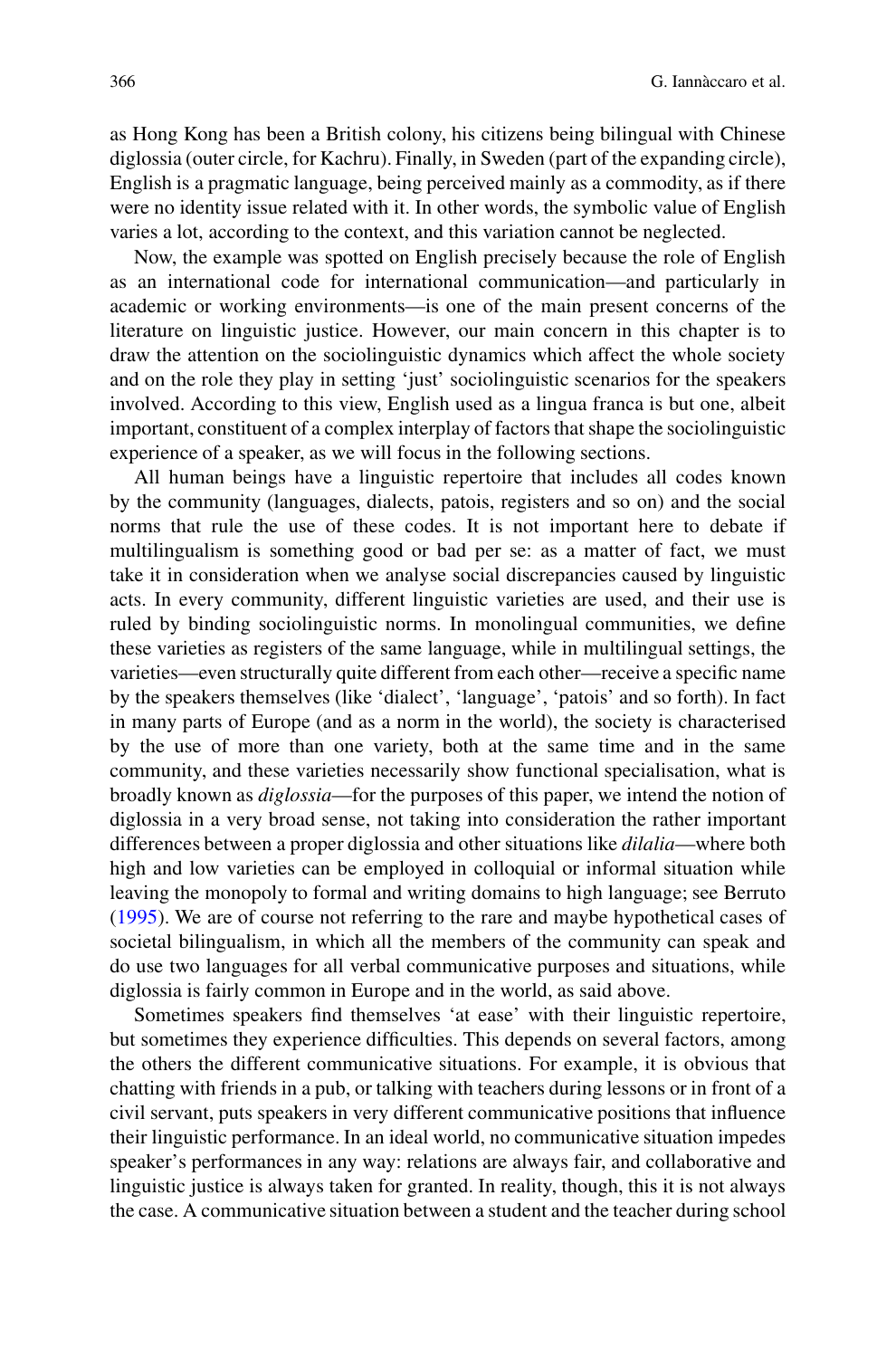lessons or a citizen in front of a civil servant can be more compelling. This is the reason why we want to focus here on the situations in which the insufficient mastering of a particular language and the lack of knowledge of the social norms that rule the use of linguistic varieties inside the society produce a personal *unease* to the speaker. With 'linguistic unease' we mean the counterpart of 'linguistic ease': a situation of linguistic unease, then, is a situation in which speakers feel that their pragmatic linguistic competence is not fitting the communicative requirements of the linguistic act they are about to perform—or even that the symbolic value of their speech acts is perceived as misplaced. The notion of 'linguistic unease' has interesting points of contact with the parallel one of 'linguistic insecurity' (Labov 1972; Bretegnier and Ledegen 2002). Linguistic insecurity, however, mainly refers to the perception of inadequacy that speakers nurture towards their own variety vis-à-vis a desired standard norm and often has (even if not always, see, e.g. Oakes 2007 or the parallel literature on creoles) an *intra*linguistic scope. Linguistic *unease*, in its turn, is a more relational and situational notion and often concerns more linguistic codes at the same time: in other words, it often has an *inter*linguistic scope. Moreover, the communicative failures it triggers rely more upon a communicative level than an identity or aspirational one—therefore it has much to do with linguistic *justice*. The concept of linguistic *justice*, then, is deeply rooted in the actual complexity of the linguistic communities, and it appears clear that in any communicative setting some languages, varieties or even registers are perceived by the speakers more adequate or more correct for a particular situation but also more useful and even more beautiful than others. Therefore, they may be stronger than others in terms of power.

For the purposes of this chapter, we will consider the *linguistic unease* of the speaker, defined as the set of situation in which the speaker's linguistic knowledge is not adequate to the linguistic needs of the moment. In other words, linguistic unease happens whenever a gap exists between the individual repertoire of the speaker and the collective repertoire of the speech community. We will limit our discussion to the communicative unease caused by language, and we will exclude all other situations of unease caused by other factors like economical, cultural or racial discrepancies. Of course, we are fully aware of the fact that the linguistic aspects are inextricably intermingled with the other ones and that socioeconomical factors are in many cases more imposing—or at least more evident—than the linguistic ones, but the use of certain linguistic varieties symbolises the belonging of the speaker to a particular socioeconomic group. For instance, if a citizen cannot access the bureaucratic register of the language used in the local administration, his or her linguistic rights will be de facto severely limited. In our view, linguistic justice should take into account the sociolinguistic profiles and the concept of linguistic unease just presented. In order to distinguish our approach from the one presented in the literature—see the survey of Alcalde (2015, 2018), if needed—we can also refer to *sociolinguistic justice*. However, what we have defined as linguistic unease is but a possible *symptom* of linguistic injustice: it is not linguistically unjust per se. Also, the typology of linguistic unease can be quite varied: there are of course cases of unease which are so limited in situation and time as to be irrelevant for justice—for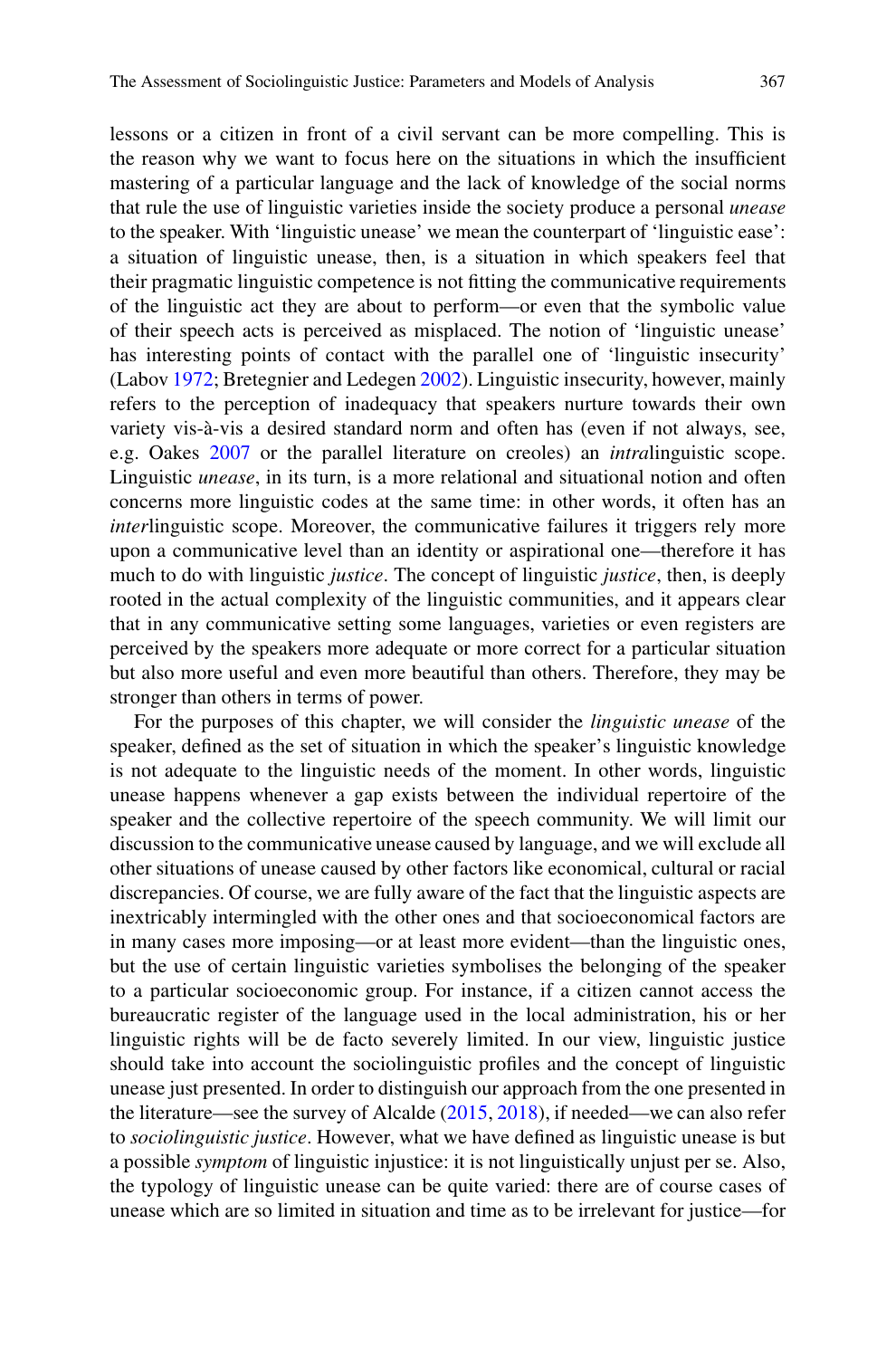example, unease during travelling abroad for leisure or insufficient mastery of an L2 in social or working situations in which this is not normally required. At the same time, but this is obvious, there is always the possibility of linguistic injustice which does not imply any uneasiness by the speaker.

In the following sections, we will identify the linguistic unease of the speaker through a set of situations in which the speaker's linguistic knowledge is not adequate to the linguistic needs of the moment, in other words whenever a gap exists between the individual repertoire of the speaker and the collective repertoire of the speech community. Through our analysis, we want to shed light to the necessity of reducing the *linguistic* inequalities among the members of the speech community, trying to (re)balance existing odds—in terms of power—of the varieties in the repertoire itself. The lower is the level of linguistic unease, the higher will be the level of sociolinguistic justice. However, it must be clear that a perfect situation of sociolinguistic justice, where all the members of the community do not suffer *any* linguistic unease, is socially not achievable, as well as is not achievable a socially and economically fully equal and just society. On the other hand, this theoretical impossibility does not imply that sociolinguistic injustice—through the reduction of linguistic unease of the speakers—should not be reduced at the minimum, whenever the conditions allow the fulfilment of this goal. The following discussion will be divided into two parts, the first dealing with static or consolidated situations, i.e. with settled communities, and the second with situations of mobility, i.e. in migration context.

#### **2 Parameters of (Socio)linguistic Justice**

The model presented here is intended as a cognitive tool for formalisation and interpretation of sociolinguistic reality that can show influence on linguistic justice; hence, it might also be possible to draw operational considerations, even if they are not the primary purpose of this chapter. In other worlds, what we propose here is a necessary first step in order to evaluate the level of linguistic justice of a given context through an analytical approach, with possible further socioeconomic considerations. The normative acceptability of linguistic injustice involves moral and legal considerations that cannot be taken into account here. Our main assumption is that the reduction of linguistic unease—as previously defined—is a valuable goal from a societal level, albeit proceeding from individual perceptions.

If we want to consider the above view of sociolinguistic justice, then the notion of repertoire turns out to be crucial, either considered from an individual perspective or a societal one. In fact, it looks quite reasonable that any consideration of linguistic justice should be based on the actual conditions of the repertoire in the speech community. To detect the sociolinguistic situations that may give rise to linguistic (un)ease of the speakers, we can rely on a number of parameters designed to provide a rather good description of the dynamics underlying the repertoire of a speech community.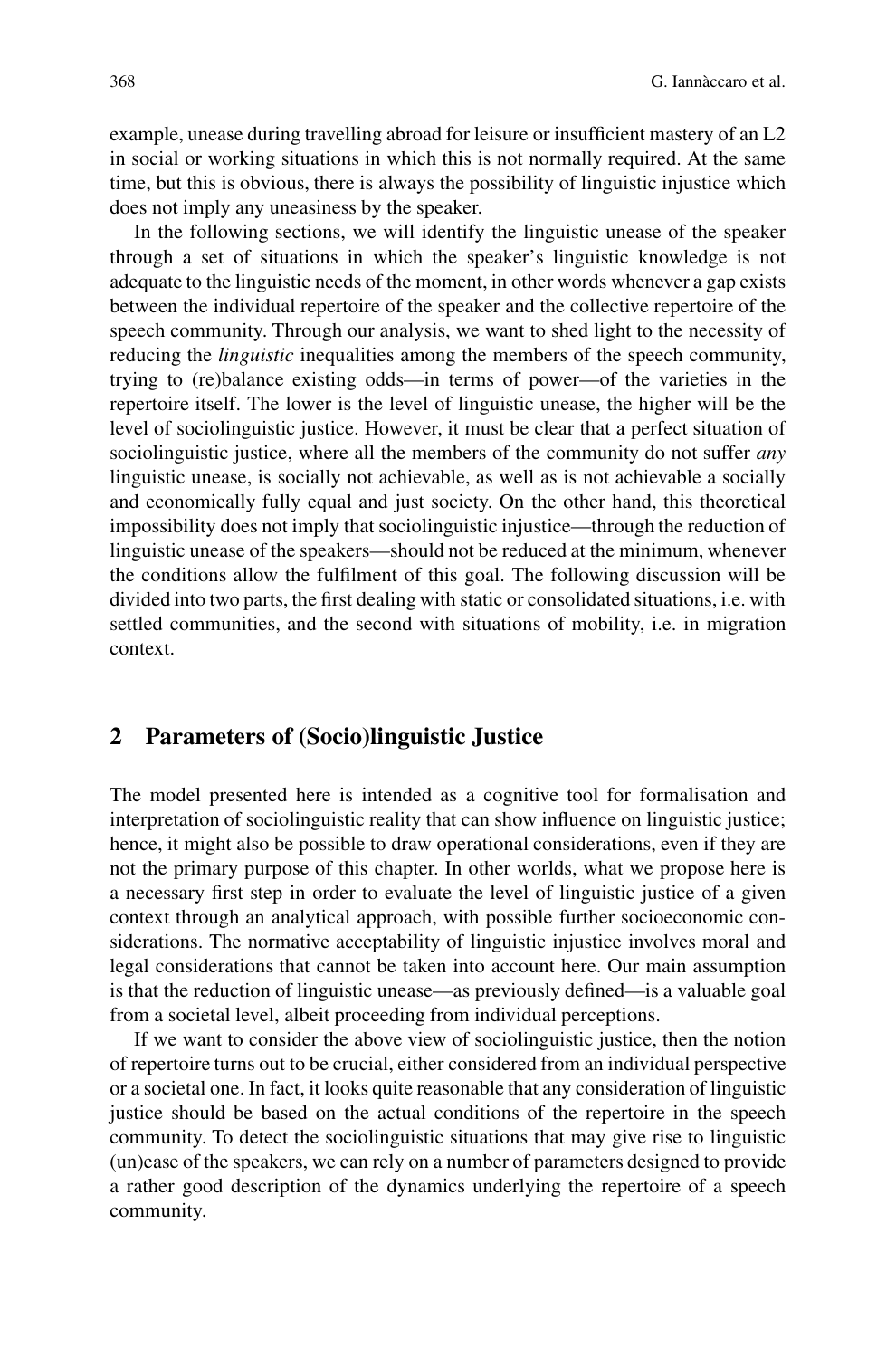We propose now some reflections driven from a scheme already offered in Dell'Aquila and Iannàccaro (2011—a previous version of the scheme was already presented in Iannàccaro and Dal Negro (2003)) originally planned to approach the study of language vitality in a framework of linguistic ecology. On that framework, we will graft considerations of linguistic justice, in order to build a model that may prove useful to identify possible moments of linguistic weakness of some of the speakers within the community.

Table 1 presents—in its second column—the considered parameters, followed by six prototypical situations that show different *repertoire* patterns (the coexisting codes in the speech community are labelled as A, B and C). The aim of these proposed situations is just to help the reader in understanding the parameters by means of some easily imaginable scenery. We can imagine that these prototypical examples correspond to (European) localities, albeit idealised—actual situations are of course more complex, with a number of marginal codes employed by the speech community (immigrant languages, English used as a lingua franca and so on). Since we are not discussing them here, we do not propose any binding identifications between a real community and the columns 'Situations'. Nonetheless, just for an initial orientation, and with assumption neither of correctness nor completeness, we suggest the following examples: for situation 1, Sevilla, Paris, Liverpool, Praha, Pécs, Kraków and Jyväskylä; situation 2, Zürich, Cairo and La Valletta; situation 3, Aosta/Aoste; situation 4, Rezekne; situation 5, Oviedo, Stuttgart and Como; and ¯ situation 6, Dublin/Baile ÁthaCliath and Cardiff/Caerdydd. The codes involved are thus what can be considered an abstract 'normality' of the of course more complex real situations: in the case of Zürich, for example, it is true that a number of (mobile) individuals can have overabundant repertories, but the societal norm tends to a *diglossia* Hochdeutsch/Schwitzertütsch (plus a non-compulsory English as a L2 for selected professional purposes).

Now, parameter 1 is but a list of the actual codes present in the ideal repertoire of the community (i.e. the shared repertoire, not the sum of individual repertoires). It is worth recalling that 'diglossic situation' refers to the fact that there is a shared norm for code usage within the community: there can well be diglossic repertoires involving two codes, but also others with three or more varieties.

Unlike for the other parameters, the list in parameter 1 is provided without any hierarchy in presenting the code. It means that at this first level of analysis, the researcher does not know yet how the codes interact within the society. All other parameters list the codes in hierarchical order, where the hierarchy comprises implication of use. For instance, parameter 3 shows that in *Situation 3* it is always possible to employ the code A as a spoken language within the community, while the use of C is subject to particular restrictions.

With the labels H(igh) and L(ow) used for parameters 2 and 3, we refer to the two functional ambits that share the domains of language use (or the social contexts of interactions). Literature on diglossia or post-creole speech *continuum* usually refers to *high* code(s) (or *acrolects*), the variety(es) that speech community employs for written, formal, official, cultural purposes, vis-à-vis to *low* code(s) (or *basilects*), variety(es) used for informal, familiar and peer-group conversation. In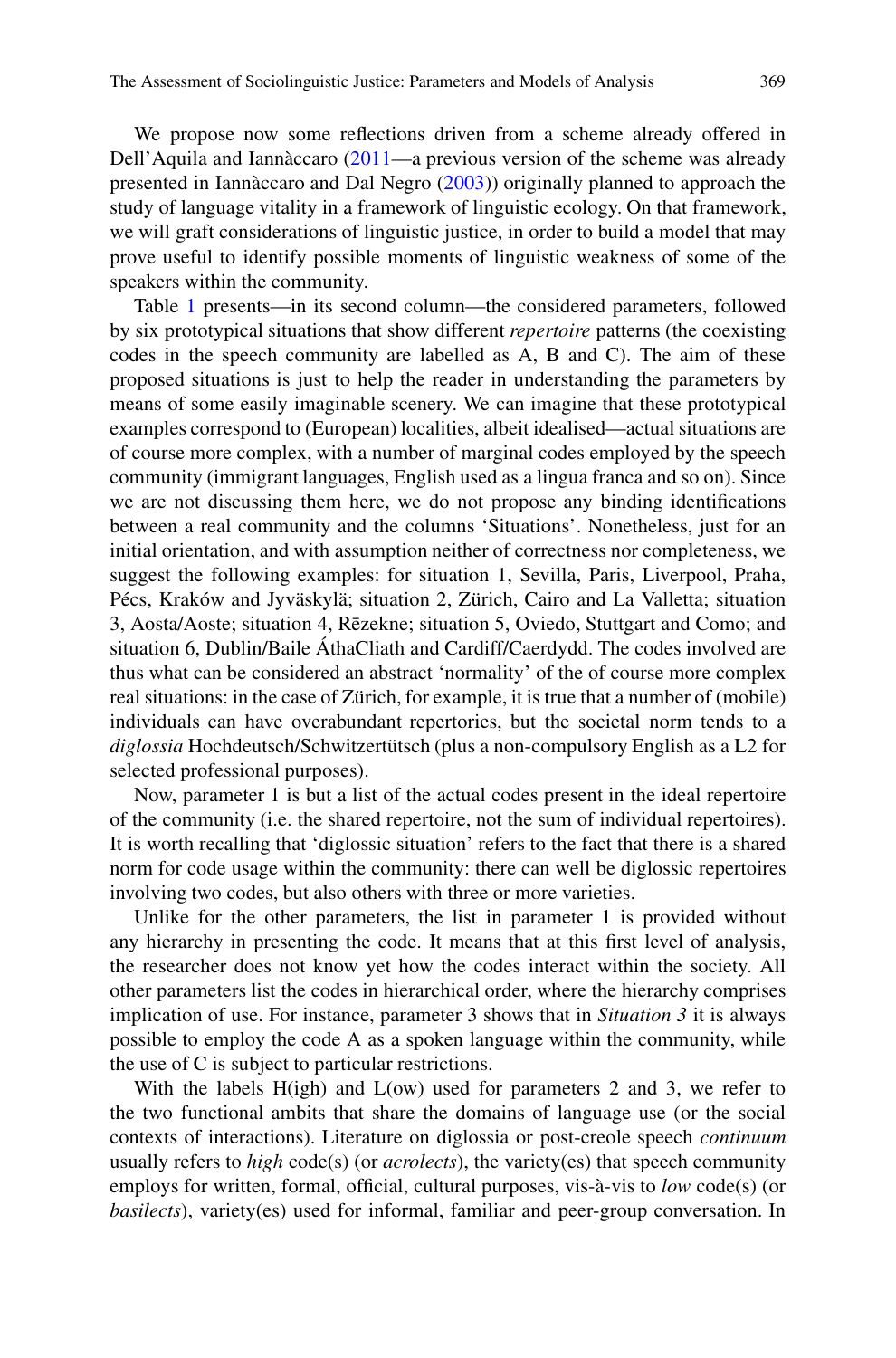|                | Table 1 First 12 parameters of code distribution in a speech community |             |                 |                 |                 |                 |                         |
|----------------|------------------------------------------------------------------------|-------------|-----------------|-----------------|-----------------|-----------------|-------------------------|
|                | Parameters                                                             | Situation 1 | Situation 2     | Situation 3     | Situation 4     | Situation 5     | Situation 6             |
|                | Codes in the repertoire                                                | ⋖           | $\overline{48}$ | ABC             | ABC             | $\overline{48}$ | $\overline{AB}$         |
|                | H position codes                                                       | ⋖           | $\overline{AB}$ | BA              | $\overline{AB}$ | ረ               | ⋖                       |
|                | L position codes                                                       | ⋖           | $\mathbf{a}$    | $\overline{AC}$ | Ő               | ≏               | ⋖                       |
|                | Ideological codes (Wunschsprachen)                                     |             |                 | $\mathbf{a}$    |                 |                 | $\overline{\mathbf{c}}$ |
|                | Languages                                                              | ⋖           | ⋖               | AB              | CAB             | ⋖               | BÁ                      |
|                | Dialects                                                               |             | $\mathbf{a}$    | Ò               |                 | ≃               |                         |
|                | Codes in expansion                                                     |             |                 | ⋖               | ⋖               | ⋖               |                         |
|                | Codes in decline of status                                             |             |                 |                 | ≃               |                 |                         |
|                | Codes in decline of speakers                                           |             |                 | ပ               | පී              | ≃               | ≃                       |
|                | Nonautonomous codes                                                    |             |                 |                 |                 | $\mathbf{z}$    |                         |
|                | Codes under special attention                                          |             |                 | ≏               |                 |                 | ≏                       |
| $\overline{c}$ | $\mid$ In-group codes                                                  | ⋖           | ≏               | ပ               | Ò               | $\overline{AB}$ | ⋖                       |
|                |                                                                        |             |                 |                 |                 |                 |                         |

| `<br>ا |  |
|--------|--|
| j      |  |
|        |  |
|        |  |
|        |  |
| i<br>l |  |
|        |  |
| j      |  |
| ı      |  |
| l      |  |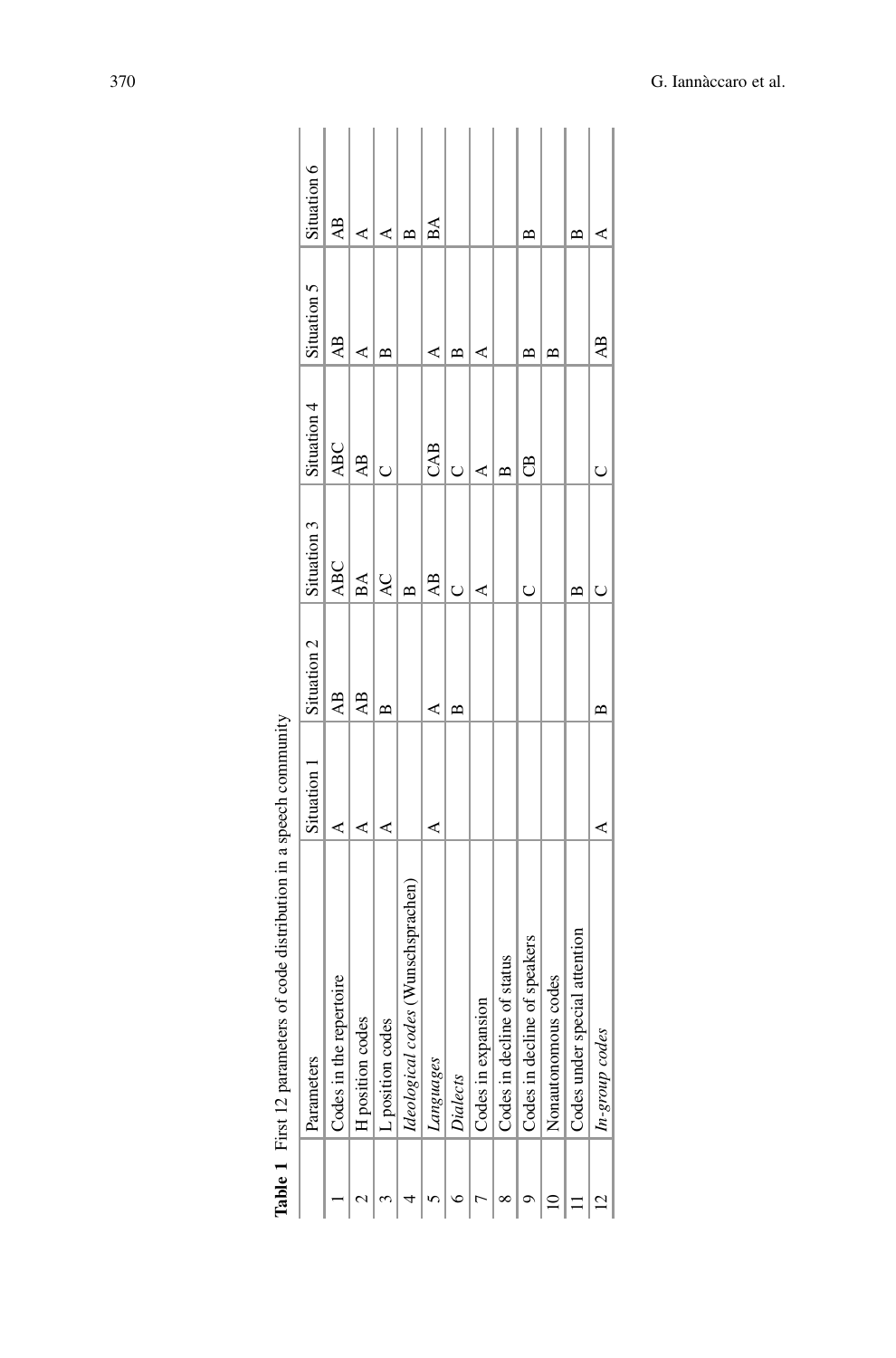our view, however, we set H and L as sociolinguistic positions (or spaces), set out by aggregations of domains. This way, H and L are in practice empty boxes, which may, depending on the characteristics of the investigated repertoires, be occupied by more than a language at the same time. In this case, the hierarchy of the codes appearing in each level is meant to describe complex situations of language coexistence. Within the two H/L levels of sociolinguistic space, the codes occupy the domains in a different way as regards, quantitatively, the number of domains and number of speakers and, qualitatively, the type of uses. This can give an account of complex situations in which other models accept intermediate levels (mesolects): for instance, in *Situation 3* it is always possible to employ code B for H domains, while A presents a narrower set of possibilities—in our prototypical example (*Situation 3* may be equated with Aosta), A (we may think of it as Italian) can always be used as high code, while B (French) is subjected to sociolinguistic restrictions; at the same time, though, A can be used also in low position (along with C (*patois*)), ambit which is not allowed to B. It is noteworthy, indeed, that the same code can appear in both in H and L position: indeed, with the important exceptions of strict diglossia *à la* Ferguson (1959), it is quite possible for the same code to be used both in highstatus and low-status interactions—either because of a dilalic situation (see Berruto 1995; Iannàccaro and Dell'Aquila 2006) or because in the given speech community a code traditionally considered low is currently in rapid rise and/or is experiencing a quite effective standardisation.

Parameters 4, 5, 6 and 12 are written in italic: it is because these parameters are inherently *emic* in character, i.e. they illustrate the subjective perception of the community with respect to the proposed variables—see Pike (1967). On the contrary, the other parameters need to be fixed according to the observation of the researcher—spreading from her/his background knowledge, both of the territory and of the literature. Parameter 4, 'ideological codes' or *Wunschsprachen* (lit. 'languages of desire'), depicts codes—quite often powerful and prestigious—which are not actually used by the members of the speech community, but which play a certain role in the society. In fact, ideological codes symbolically act as reference points for economic, cultural and social reasons. Sometimes, they were used in the past, and they can be linked to ancestral myths of folk positioning or they can be 'new', external languages, which are now gaining the consideration of the speech community due to economical or social factors. The speech community is highly receptive to eventual *Wunschsprachen*: innovations which involve such codes—in the event of neologisms or of deeper linguistic contact—will probably be accepted by the community members. They are good candidates to the role of high language. For example, in Ortisei (Gardena Valley, Dolomites), Ladin speakers complain that their language is Romance, like Italian, while they would prefer to have standard German as their *Dachsprache*, i.e. as the umbrella language reserved for the role of acrolect.

Inherently emic are parameters 5 and 6, which indicate the *perceived* role of the codes as experienced by the speech community itself. Varieties are normally seen by their speakers as *languages* or *dialects*, whatever this folk category label may mean. A 'language' is a standard variety, taught at school, which quite likely enjoys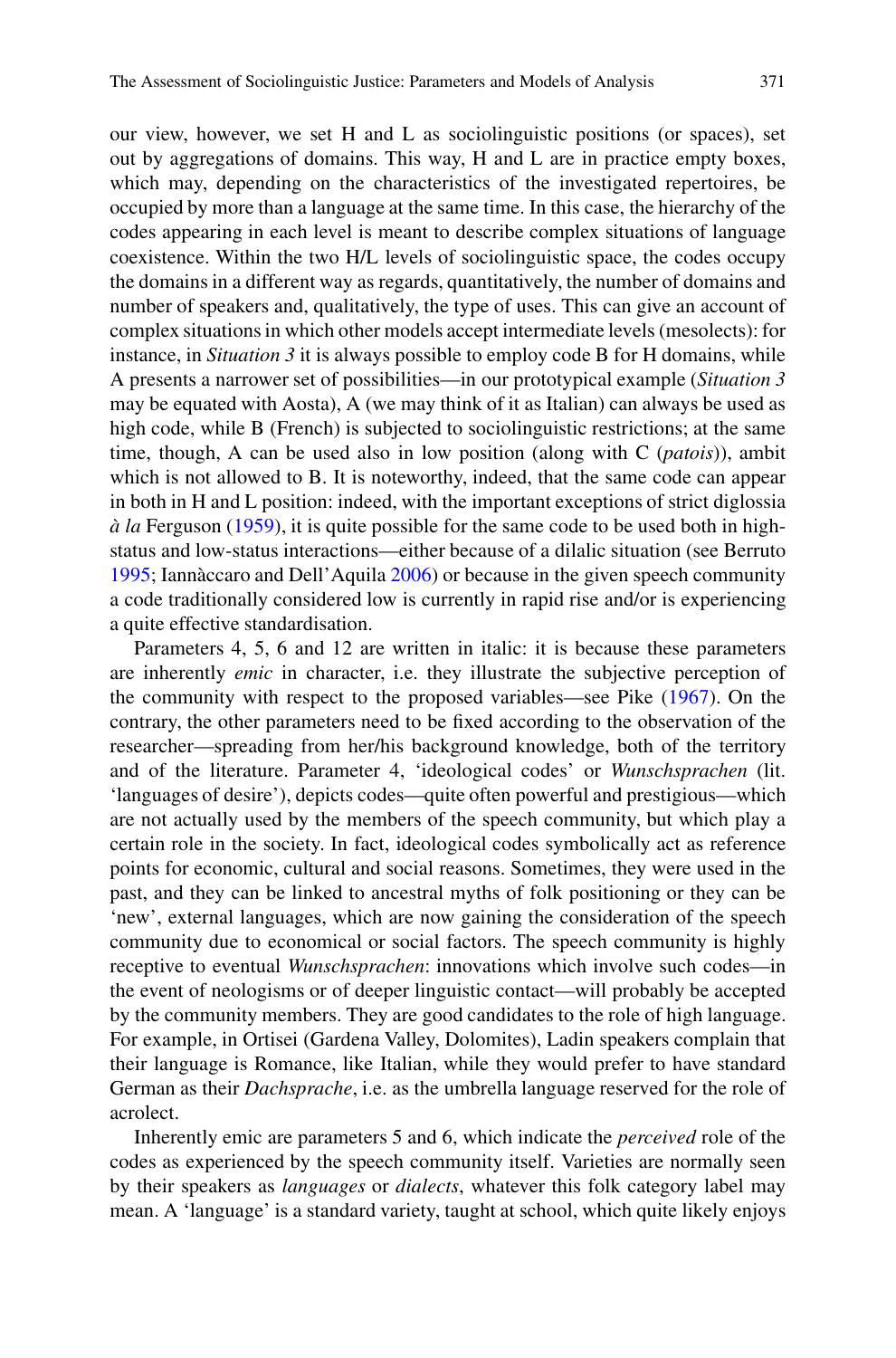high status and prestige; a 'dialect' is usually a low-status variety, used for family and peer-group interactions. If the same code appears in parameters 2 and 3 as well, it means either that the same name is used for two distinct varieties by the same community (for instance, the code called 'Friulian' is an official high language in Italian region Friuli-Venezia Giulia along with Italian; but also single low dialects of Friulian are locally called *Furlan* (Friulian) by their speakers) or that the same language enjoys both the status of 'language' and 'dialect' at the same time within the community. Namely, it means that the variety has a codified written form and chances of formal and official usage (and is therefore a 'language') but it is also used for informal and peer-group interactions—as a 'dialect', as it were. It is important to remark that the difference between parameters 2 and 3 on the one side and 5 and 6 on the other is that the first two refer to the actual use of the codes according to the speech community rules, while the second two refer to the image that the codes have in the society.

Parameters 7, 8 and 9 give indications of the possible evolution in the relations between the different languages and language varieties used within the communities. It is worth noting that while codes explicitly in expansion widen both the number of their speakers and their prestige, decline can be twofold. It is important to distinguish if decline is in the absolute number of speakers (e.g. because of emigration or death of older speakers, while the young already use other varieties) or if, on the contrary, it lies in the will of the community to (try to) exclude the language from normal usage, maybe because of its low status. In both cases, the language is moving towards endangerment, but the conditions of language (un)ease are strongly different in the two situations. It can also happen that a code is in decline of speakers in spite of its growing status. Many regional and minority languages which enjoyed revitalisation programmes in the last decades share this situation.

Parameter 10 is used to identify nonautonomous codes; it means that the code can be employed only in contexts of code switching/mixing or in formulaic strings like greetings. Actually, quite often even its speakers do not master completely the variety and need to perform insertions of the dominant code in everyday conversations. Formulaic strings are nonetheless employed to mark in-group relations. Of course, this is a case of severe endangerment in terms of language vitality. Prototypical examples may be many Walser German dialects, spoken in the northern fringes of Italy—see Iannàccaro (2010)—or Dalamål (Älvdalska), the Scandinavian variety spoken in the region of Dalarna.

Codes under special attention (Parameter 11) are the ones which state, regional or local institutions consider worth preserving or promoting. This parameter also indicates that the code under attention is perceived as relevant by the community leaders. However, special attention does not imply directly any actual growth in use or vitality: codes enjoying special attention can remain long severely endangered, but they get consideration for symbolic, cultural and political reasons. It is also important to evaluate the sense of belonging of all the codes in the repertoires (Parameter 12): here, the main point is that we consider that even high-status languages can be seen as a mean of identification and regarded as in-group codes, contrary to what stated by much of the literature on the subject, but according to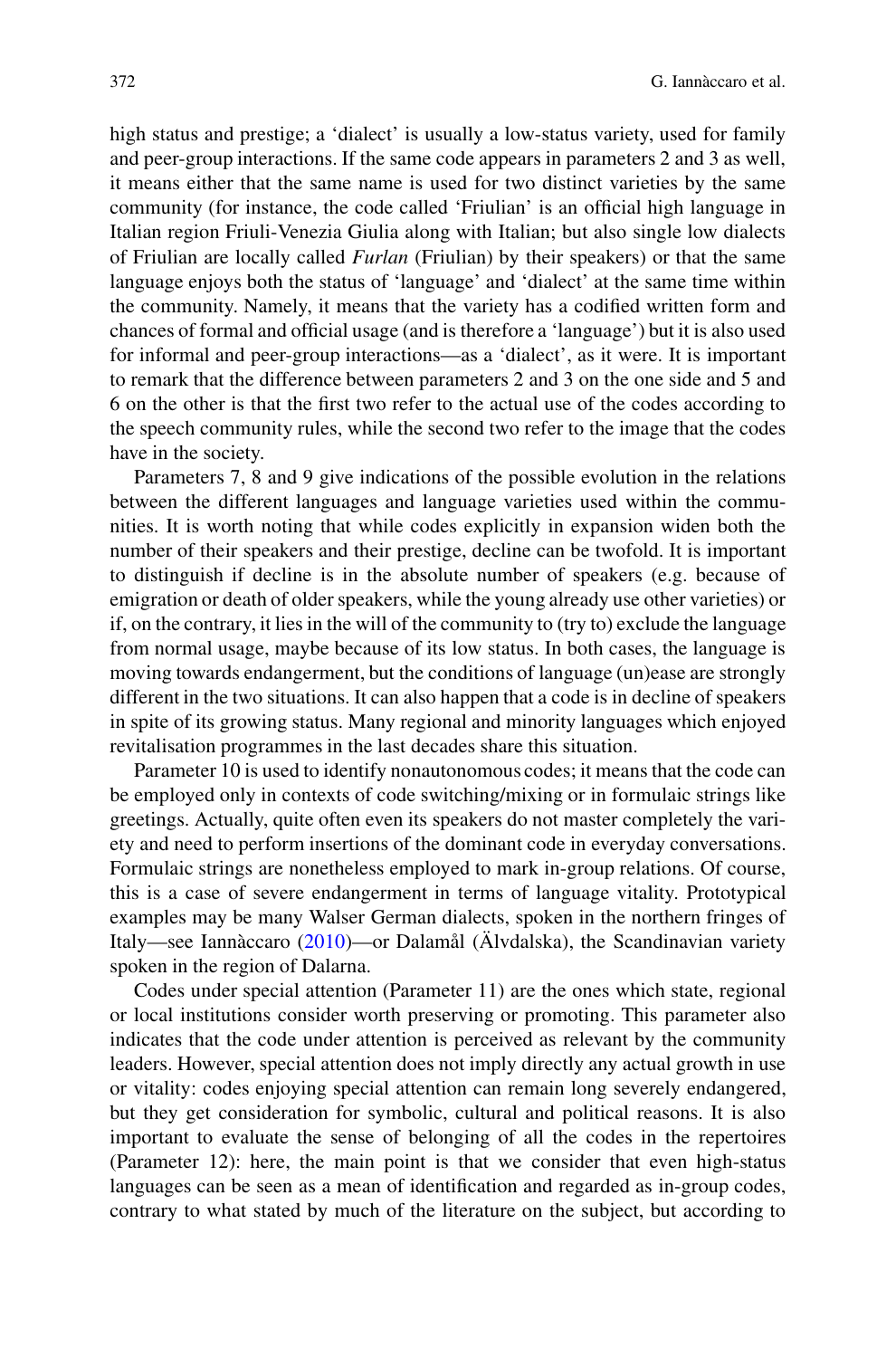|               | Parameters                         | Situation 1  | Situation 2    | Situation 3 | Situation 4 | Situation 5 | Situation 6  |
|---------------|------------------------------------|--------------|----------------|-------------|-------------|-------------|--------------|
| $\alpha$      | Unmarked in<br>active oral use     | $\mathsf{A}$ | B              | CA          | <b>BAC</b>  | <b>BA</b>   | A            |
| $\beta$       | Standard<br>orthography            | A            | $\overline{A}$ | <b>BA</b>   | AB          | A           | AB           |
| $\gamma$      | Non-written                        |              |                | C           |             | B           |              |
| δ             | Vehicular<br>language at<br>school | $\mathsf{A}$ | B              | A           | A           | A           | A            |
| $\mathcal{E}$ | Present in<br>media use            | $\mathsf{A}$ | AB             | AB          | AB          | A           | AB           |
| ረ             | Unmarked in<br>media use           | A            | AB             | A           | AB          | A           | $\mathsf{A}$ |

Table 2 More parameters of code distribution in a speech community

reality (consider, for instance, the position of Irish in Ireland or of Portuguese in Angola).

Indeed in considering linguistic justice, the latter is an important point, which applies to all the parameters in Table 2: there is no straightforward relation between the sense of belonging conveyed by a variety and the status of that variety. In other words, speakers can feel attached to the acrolect as an in-group code as well as to the basilect, with respect to their language identity. Identity feelings and reciprocal position of the codes in the repertoires are independent variables. For this reason, any evaluation of linguistic justice can not rely only on the mere position in terms of power of the languages in use in a given speech community measured through more or less objective instruments, but on the contrary, it should also take into account the relations between the codes from the perspective of the speakers.

Now, the first 12 parameters can be a way of modelling complex repertoires and therefore of understanding under which conditions it is possible to speak of sociolinguistic justice. We need, however, to further investigate the aspect of language in use within the society. This could be done by taking into consideration five more parameters that were not present in Iannàccaro and Dal Negro (2003). They are labelled by a Greek letter and devoted to investigate the actual use of the codes within the speech communities, more than their ideological position. Table 2 shows the additional parameters: Parameter  $\alpha$  is independent, while  $\beta$  and  $\gamma$  are in oppositions; finally, *ε* and ζ are alternative one to the other.

Parameters  $\alpha$ ,  $\beta$  and  $\gamma$  give account of the diamesic axis, i.e. the variation of language use across physical means, typically orality and writing. Parameter  $\alpha$ measures the normality of active use of languages. Orality is the standard mean for human communication. As Lyons notes:

[although] no human society [has been] known to exist or to have existed at any time in the past without capacity of speech [...] the vast majority of societies have, until recently, been either totally or very largely illiterate. (Lyons 1981: 12–13)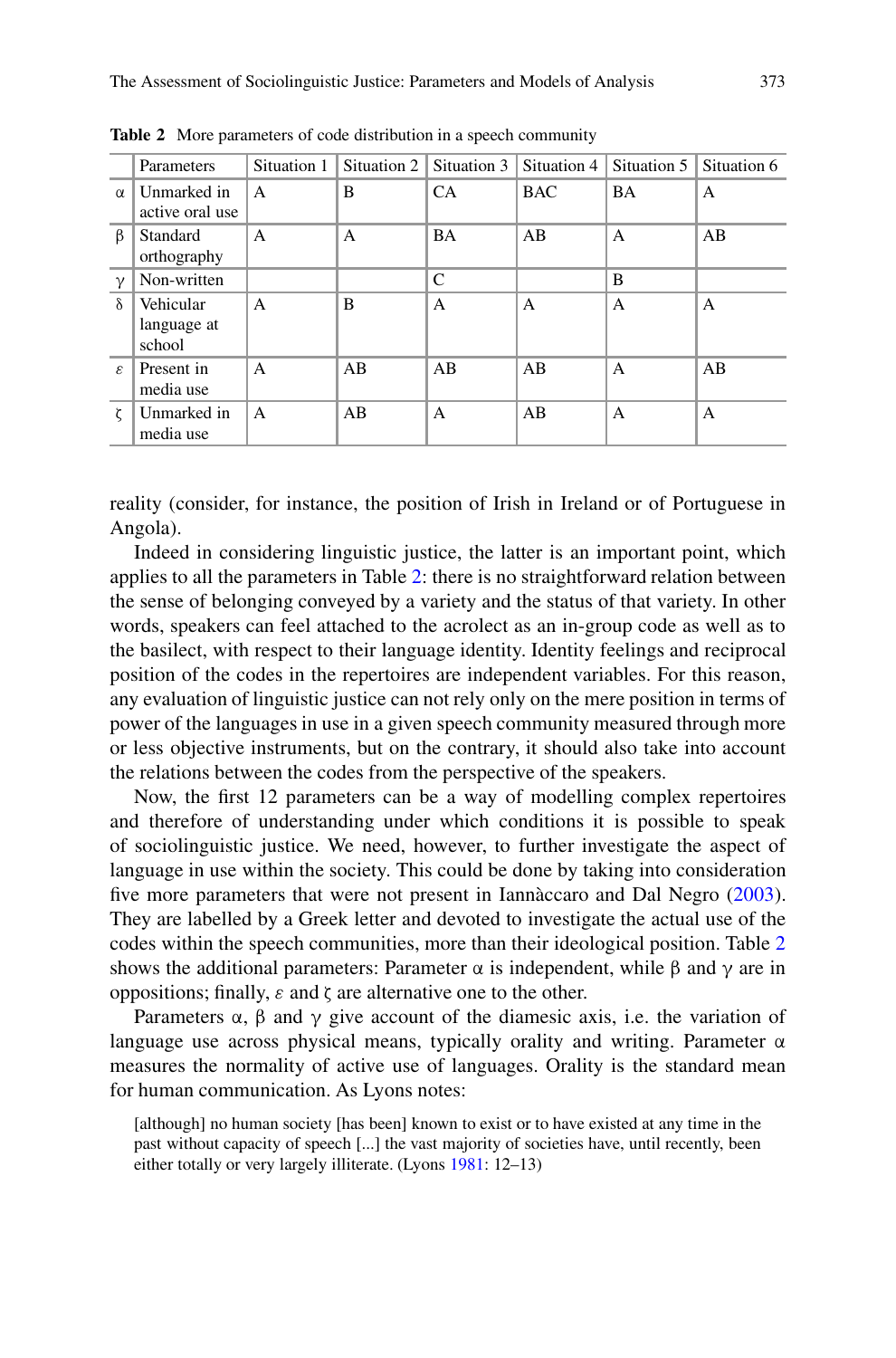Parameter  $\alpha$  accounts for the normality of active use of languages, and it is grounded in oral use because of its unmarkedness vis-à-vis the written practices of language. Passive understanding is usually higher than active use, but for vitality and sociolinguistic justice purposes, we spot on the active competence of speakers. Oral use is 'unmarked' when the variety in use passes almost unnoticed in some key situations, such as an adult addressing to children in a birthday party at home or a conversation between customers and shop assistants. Parameters β and γ depict the use of language in writing, and they isolate the two extreme cases: the presence of a standard written code for the variety—which normally triggers the metalinguistic awareness of it being the 'real', 'correct' variety of language; parameter  $\gamma$  illustrates a context in which the code is not socially expected to be written by its speakers. Of course, individual attempts are always possible. In such situations, considering the terms of the schema of language standardisation by Kloss (1952), writing is limited to squares 1 (popular prose) and 2 (intrinsically related issues).

Parameter δ is devoted to the whole area of schooling. In Dell'Aquila and Iannàccaro (2011) (aimed, as stated, to investigate (ethno)linguistic vitality), it was enough to consider only *vehicular* codes as a medium of instruction, for the reason that learning a language at school does not imply that the language itself is in active use. A quantity of languages, which are not part of the community's *repertoire*, may be taught at school for cultural or identity reasons, like Latin, Ancient Greek and Sanskrit. Also a number of minority languages, even if taught at school, are not really actively used within the speech communities. What it was considered important is if a particular variety may be used at school as a mean of standard communication. In this respect, the standardisation of a variety is not a prerequisite for its use at school as vehicular mean of instruction, as, for Europe, the Germanspeaking Switzerland and Norway school usage attest. The parameter was focused on primary schools, where local languages have more chances to be spoken. If we want to consider linguistic *justice*, though, a more refined analysis is needed. This is the reason why we introduce here a set of four new sub-parameters, illustrated in Table 3.

With δ1 we mean mainly the varieties in which the children are taught to write and read and that they end up considering their 'mother tongue', be it their code of first socialisation or not. It is essentially the variety to which the first experiences of metalinguistic reflection is bound and to which most of the normative drives of individual and society align. δ2 and δ3 are the situations of teaching a language as L2: in the first case, we mean a local language different from the tuition language and used in the same area or in a neighbouring region of the target community—examples are French in German-speaking Switzerland or Spanish in Catalan schools, while 'international L2' is a real foreign language. The letter D in the columns 'Situation' indicates that such a language is out of the traditional societal repertoire. Today, in Europe this is obviously the case of English, but still also French, German or Russian. Of course, the two typologies (δ2 and δ3) interact quite differently in terms of linguistic justice: on an etic level,  $\delta$ 2 is normally introduced in schools systems for intrastate communicative purposes, while δ3 is seen as a language for international communication. It is worth noting that a number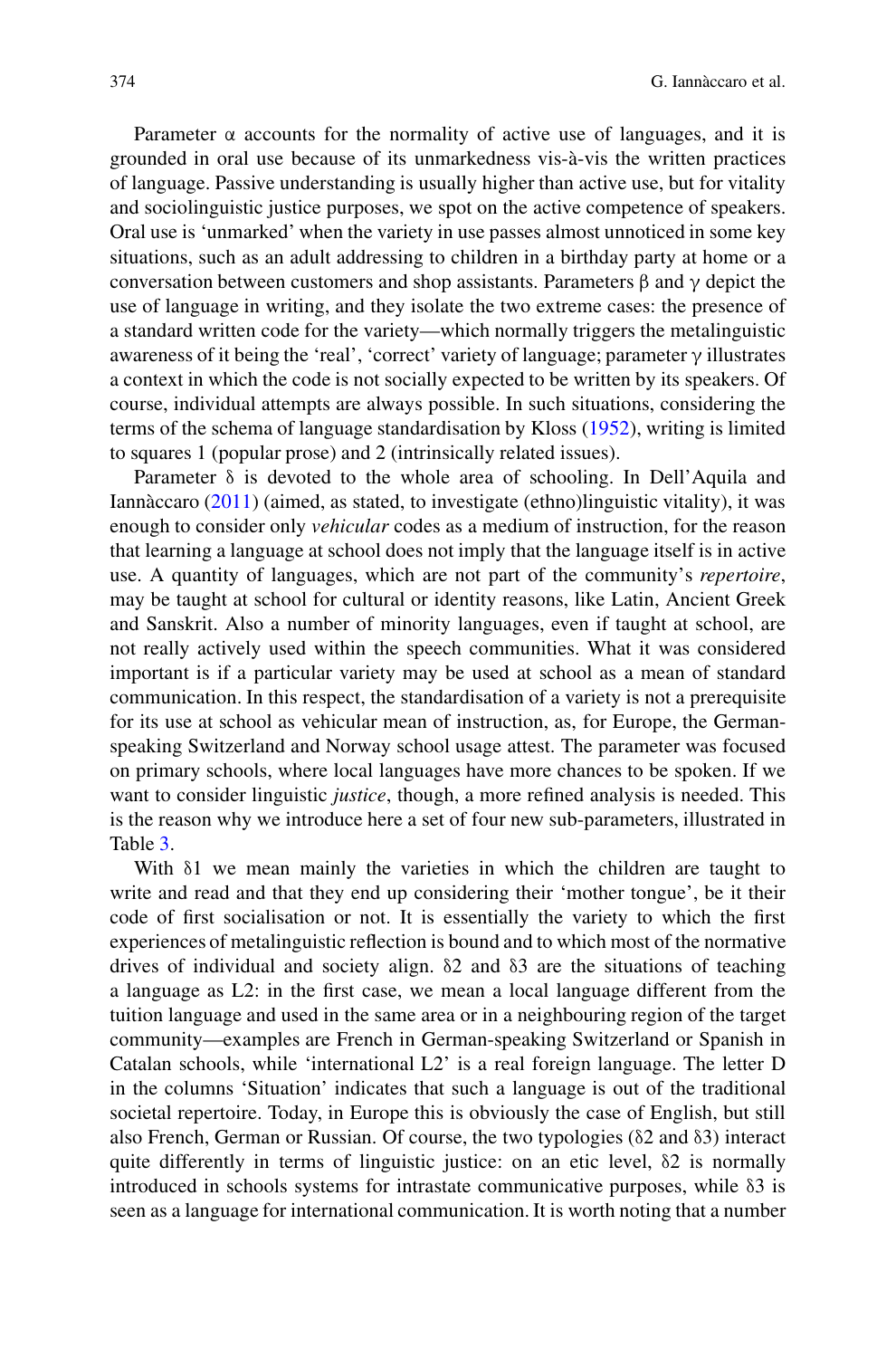|            | Sub-parameters                                                    | Situation 1 | Situation 2   | Situation 3 | Situation 4 | Situation 5 | Situation 6 |
|------------|-------------------------------------------------------------------|-------------|---------------|-------------|-------------|-------------|-------------|
| $\delta$ 1 | Written<br>medium of<br>instruction                               | A           | A             | A           | A           | A           | A           |
| $\delta$ 2 | Compulsory<br>local or other<br>national<br>language at<br>school |             |               | B           | B           |             | B           |
| $\delta$ 3 | Compulsory<br>international<br>L <sub>2</sub> at school           | B           | $\mathcal{C}$ | D           | D           | C           | C           |
| $\delta$ 4 | Stigmatised<br>L <sub>2</sub> at school                           |             |               | C           |             |             |             |

**Table 3** Sub-parameters δ for school expansion

of studies on linguistic justice focus on this notion, which represents the *vexata quæstio* of an international lingua franca. On the other side, δ4 is an emic parameter: here belong the codes which are taught at school as compulsory L2 (that, for social or political reasons, may be charged with negative images); if they exist, they coincide with a δ2 or a δ3. Examples today are Swedish in the Finnish-speaking schools of Finland and Danish in Iceland or, until some decades ago, Russian in many parts of Eastern Europe.

At last, parameters  $\varepsilon$  and  $\zeta$  investigate the media. As in the case of parameters  $β$  and  $γ$ , the aim is to isolate the two extreme cases. Is it possible to receive inputs in the target language? If so, are these inputs considered 'normal' by the speech community? In this respect, we consider radio, television and the digital media more important than printed press. Among other reasons, they allow a fruition that is not directly bounded to the sociolinguistic norms of use of the codes, while printed press (i.e. written use) is a typical example of high language situation. Besides, the language employed in radio and TV often give the speaker occasions for metalinguistic awareness on the standard register and its pronunciation. Moreover, oral transmitted media can easily reach all the populations strata, even (eventual) illiterate or young children. It is worth remarking that in many countries, the international lingua franca (i.e. in most cases, English) is de facto present in the media and as in contemporary music beside the national languages, and in many cases, it is even unmarked. This has two interesting consequences in the countries where there is a tradition of subtitling movies or TV programmes and not of dubbing them: the lingua franca is commonly heard by nearly all the population, and there is an established habit of reading the standard national language as employed in non-formal communicative settings.

On the other side, the Internet gives access to a quantity of languages at the same time, from the lingua franca to a number of varieties or codes that—given the 'normal' conditions of literacy in the speech communities—would have not been written otherwise (see parameter  $\gamma$  in Table 2 above).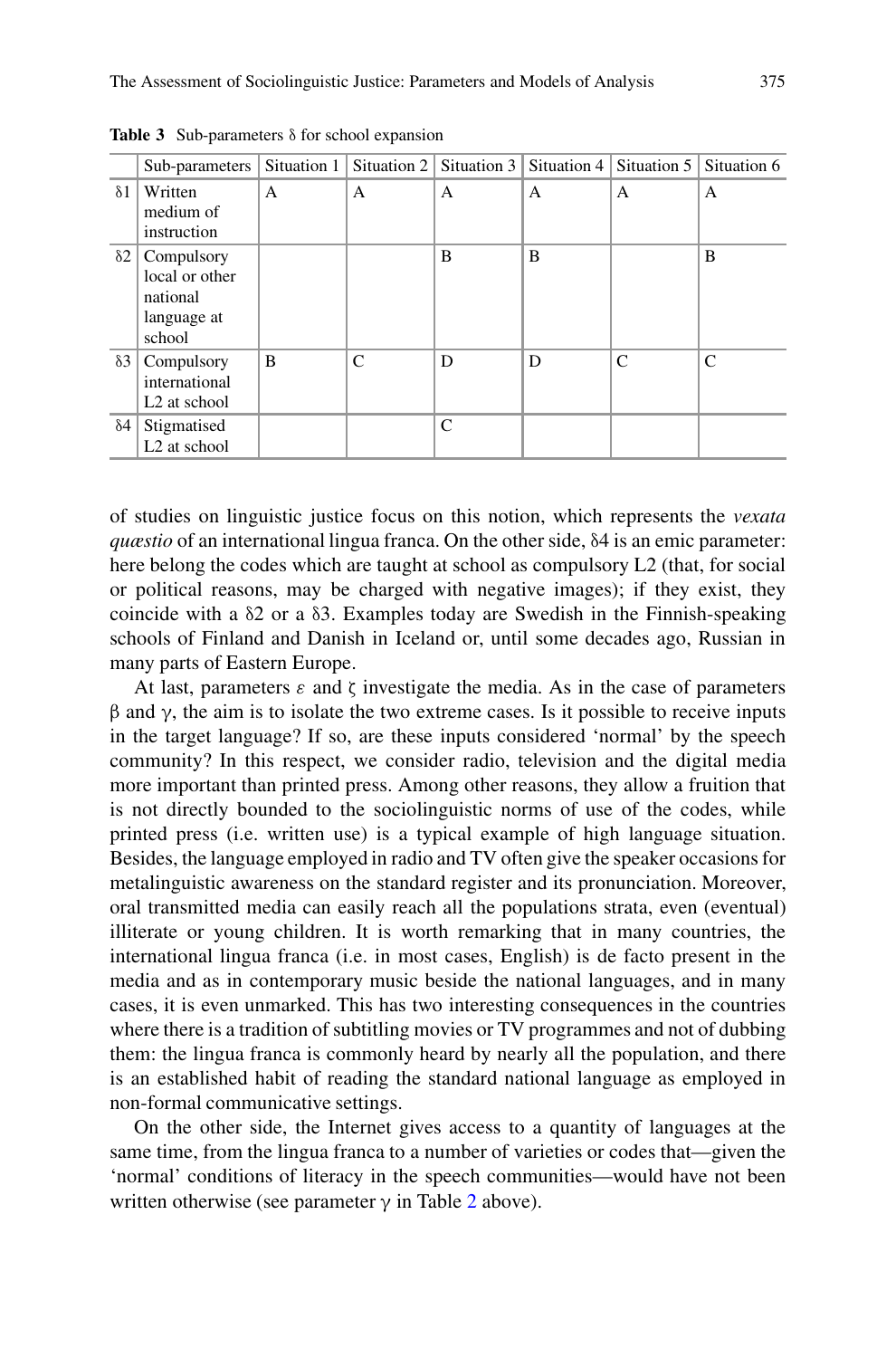#### **3 Towards the Estimation of Linguistic Unease**

Linguistic unease shows the inadequacy of the speaker's repertoire in a given situation. If the researcher takes the collection of situations in which similar phenomena appear, patterns of linguistic unease can be identified at a community level. We believe that the careful consideration of the repertoires of a given community can lead us to better focusing the notion of sociolinguistic justice. This can be acquired by discussing the consequences at social level of the abovediscussed parameters, i.e. showing the linguistic ease/unease potential they imply. The following tables are a first approximation in that direction: they show different typologies of linguistic unease, defined in terms of gap between the requests from the situation (which are community-driven) and the answers by the speaker (which are based on the individual repertoire). It is important to note that the linguistic consequences of the not complete command of the common repertoire are to be intended in situations where all the languages are part of the set employed by the speech communities as a whole. Parameters 1 and 11 are not in the table, because they do not look pertinent at this stage of elaboration of the theory.

We are not going to explain in detail all cases, since we believe that a close analysis of the scheme should give enough information per se. Nonetheless, a few general remarks are worth giving. Tables 4, 5, 6, 7, 8, 9 and 10 illustrate the individual/community linguistic gaps, divided along with different dimensions of analysis. They show what we consider the most important points of friction between individual repertoires and societal one: here lies a number of questions over the management of linguistic justice issues within the communities. It is important to remind here that with 'code' we mean all kind of linguistic varieties of a given societal repertoire, from registers to structurally different languages: the more structural differences between the varieties, the higher could be the

|               | Parameters | Case | Individual/community gap                          | Expected consequences                                                                                                                   |
|---------------|------------|------|---------------------------------------------------|-----------------------------------------------------------------------------------------------------------------------------------------|
| $\mathcal{D}$ | H code     | 2.1  | Ignorance of all codes in<br>H                    | Unease in all formal situations<br>(standard case for linguistic justice)<br>literature)                                                |
|               |            | 2.2  | Ignorance of one or more,<br>but not all, H codes | Possible unease in some formal<br>relations: the kind of unease depends<br>heavily upon socioeconomic<br>characteristics of the speaker |
| $\mathcal{R}$ | L code     | 3.1  | Ignorance of all codes (H)<br>and $L$ )           | Out-grouping (possible only as a<br>temporary status: newcomer,<br>foreigner, tourist and so on)                                        |
|               |            | 3.2  | Ignorance of all L codes                          | Severe unease in informal situations                                                                                                    |
|               |            | 3.3  | Ignorance of one or more,<br>but not all, L codes | Unease in some informal situation,<br>highly depending from the structure<br>of the speech community (See 12)                           |

**Table 4** Individual/community linguistic gaps: H and L codes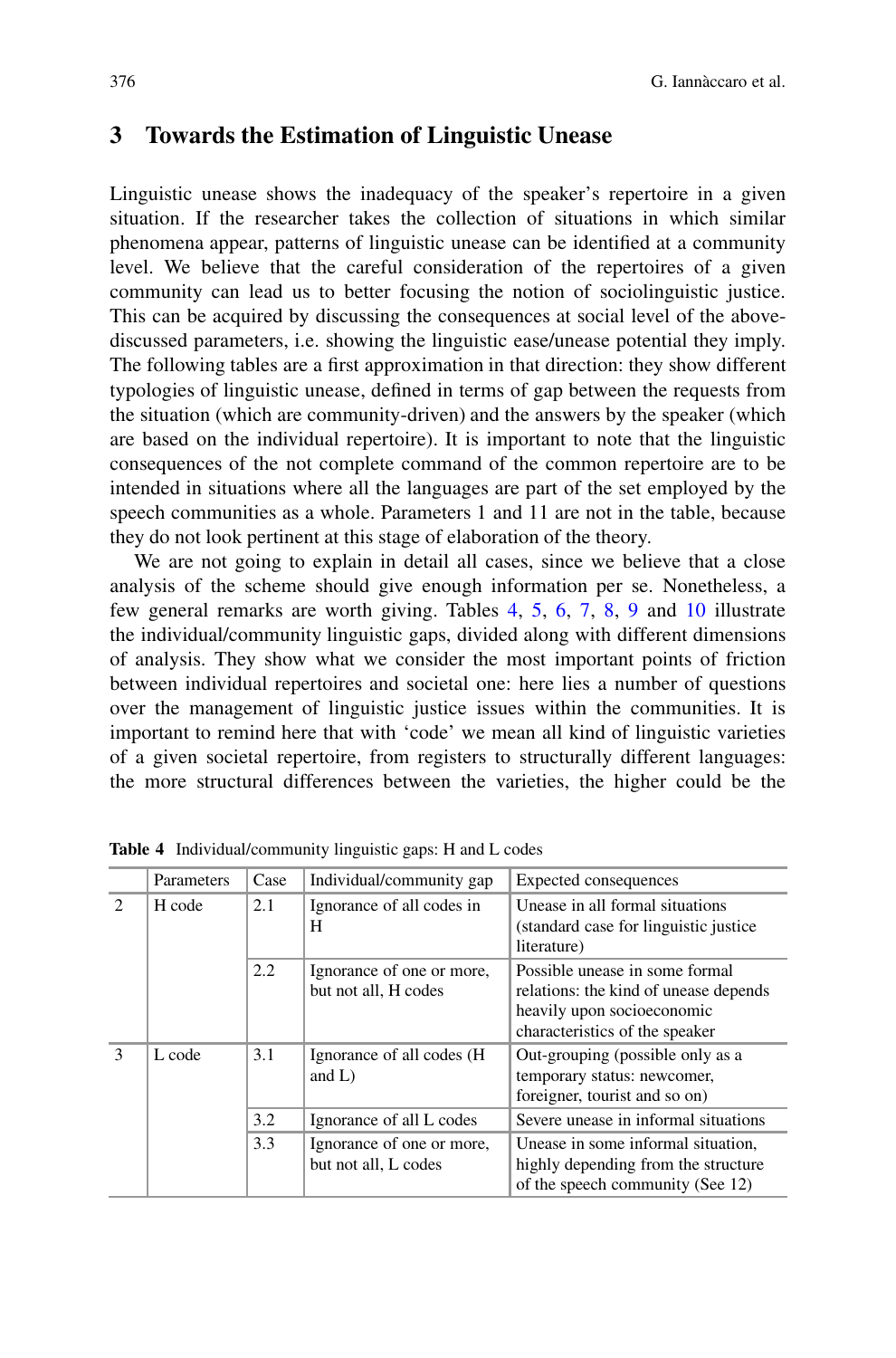|        | Parameters        | Case | Individual/community gap                                                                    | Expected consequences                                                                                                          |
|--------|-------------------|------|---------------------------------------------------------------------------------------------|--------------------------------------------------------------------------------------------------------------------------------|
| 4      | Ideological codes | 4.1  | Ignorance of the<br>Wunschsprache                                                           | No practical<br>consequences; it should be<br>a quite common situation                                                         |
|        |                   | 4.2  | Knowledge of the<br>Wunschsprache (plus<br>all the other codes<br>employed by<br>community) | Enjoys a strong social<br>position                                                                                             |
|        |                   | 4.3  | Knowledge of the<br>Wunschsprache only                                                      | Out-grouping, but<br>respected; practical<br>understanding unease                                                              |
| $\sim$ | Languages         | 5.1  | Ignorance of all the<br>codes which are<br>considered 'languages'                           | See 2.1 and 6.2; unease in<br>formal situations; the<br>speaker is perceived as<br>quite disfavoured on<br>socioeconomic basis |
| 6      | <b>Dialects</b>   | 6.1  | Ignorance of all the<br>codes which are<br>considered 'dialects'                            | Possible unease in some<br>in-group relations ('you<br>are losing your heritage')                                              |
|        |                   | 6.2  | Only knowledge of<br>codes which are<br>considered 'dialects'                               | This is the reverse of 5.1                                                                                                     |

**Table 5** Individual/community linguistic gaps: ideological codes, languages and dialects

|   | Parameters                  | Case | Individual/community gap                                | Expected consequences                                                                                       |
|---|-----------------------------|------|---------------------------------------------------------|-------------------------------------------------------------------------------------------------------------|
| 7 | Codes in expansion          | 7.1  | Ignorance of the code<br>in expansion                   | See 3 and 12 possible<br>unease in some<br>in-group relations ('I<br>feel left behind in<br>society')       |
| 8 | Code in decline (status)    | 8.1  | Only knowledge of<br>the codes in decline<br>(status)   | Unease in some<br>in-group relations<br>('they are modern; I<br>feel lost in tradition');<br>see also 6.2   |
|   |                             | 8.2  | Ignorance of (all)<br>codes in decline<br>(status)      | No practical<br>consequences per se                                                                         |
| 9 | Codes in decline (speakers) | 9.1  | Only knowledge of<br>the codes in decline<br>(speakers) | Depends on the<br>nature of the $code(s)$ ;<br>possible severe<br>unease in formal or<br>informal situation |
|   |                             | 9.2  | Ignorance of (all)<br>codes in decline<br>(speakers)    | Possible unease in<br>some in-group and<br>family relations                                                 |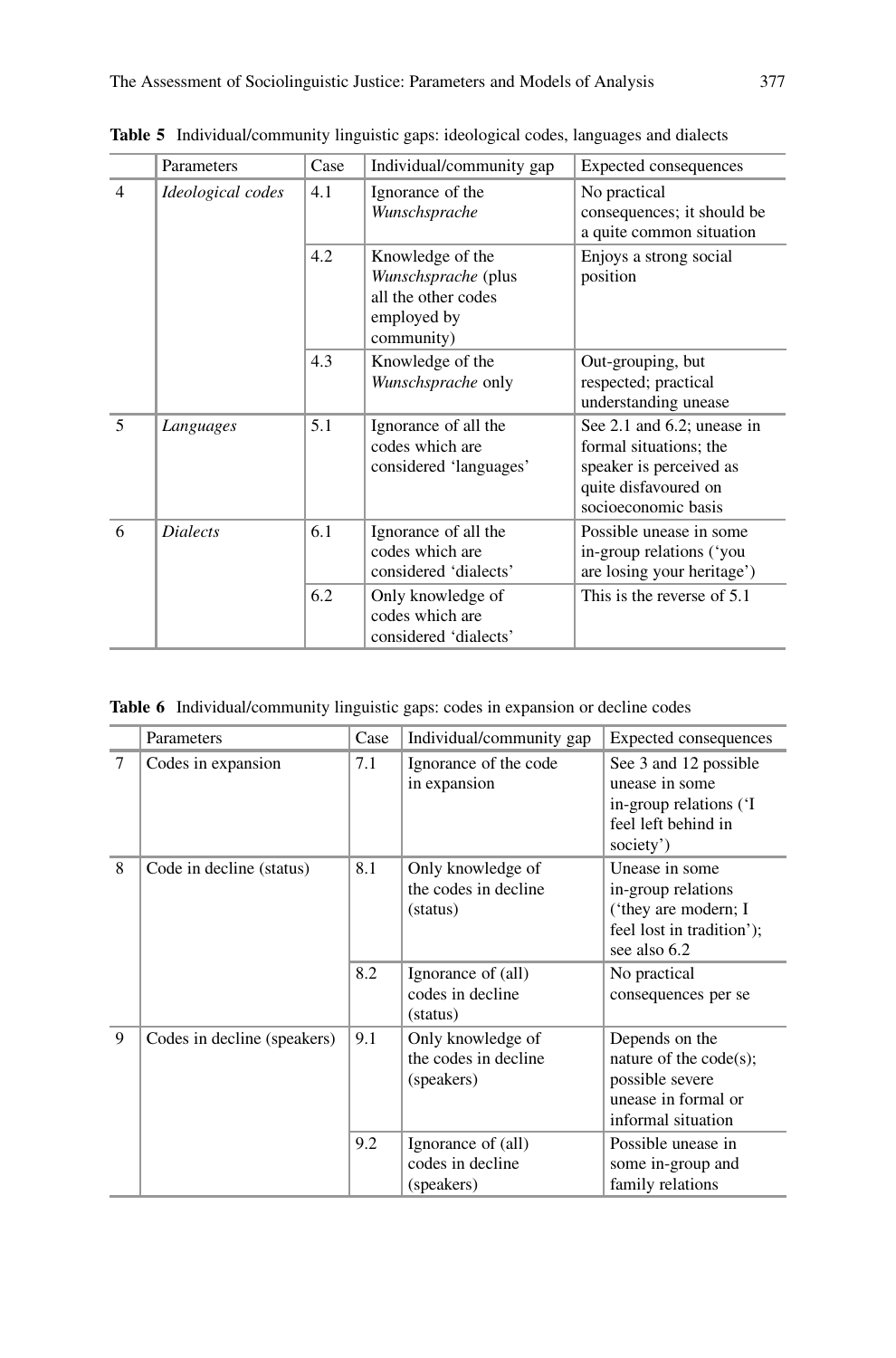|    | Parameters          | Case | Individual/community gap               | Expected consequences                                                                            |
|----|---------------------|------|----------------------------------------|--------------------------------------------------------------------------------------------------|
| 10 | Nonautonomous codes | 10.1 | Ignorance of the<br>nonautonomous code | Light unease in some<br>(in)formal relations<br>(some identity markers)<br>are unknown); cf. 3.3 |
|    | In-group codes      | 12.1 | Ignorance of all the<br>in-group codes | Severe unease in the<br>in-group relations                                                       |

**Table 7** Individual/community linguistic gaps: nonautonomous and in-group codes

|  | <b>Table 8</b> Individual/community linguistic gaps: school and the media |  |  |
|--|---------------------------------------------------------------------------|--|--|
|--|---------------------------------------------------------------------------|--|--|

|                             | Parameters                         | Case            | Individual/community gap                                                                                  | <b>Expected consequences</b>                                                                                               |
|-----------------------------|------------------------------------|-----------------|-----------------------------------------------------------------------------------------------------------|----------------------------------------------------------------------------------------------------------------------------|
| $\alpha$                    | Unmarked in<br>active oral use     | $\alpha$ . 1    | Ignorance of the standard<br>orthography of any code<br>user for written purposes                         | Unease in formal acts, e.g.<br>administration                                                                              |
| β                           | Standard<br>orthography            | $\beta$ .1      | Ignorance of all the standard<br>orthography of one of the<br>codes used for written<br>purposes          | Possible unease, strongly<br>dependent upon the nature of the<br>speech community and upon the<br>official language policy |
|                             |                                    | $\beta$ .2      | Ignorance of the standard<br>orthography of one of the<br>codes used for written<br>purposes              | Possible unease, strongly<br>dependent upon the nature of the<br>speech community and upon the<br>official language policy |
| γ                           | Non-written                        | $\gamma.1$      | Proficiency in writing the<br>code                                                                        | Either local cultural leadership or<br>stigma in some in-group<br>situations                                               |
| $\delta$                    | Vehicular<br>language at<br>school | $\delta$ .1     | Ignorance of vehicular<br>languages                                                                       | Severe unease (leading even to<br>cognitive disease)                                                                       |
|                             |                                    | $\delta$ .2     | Ignorance of some vehicular<br>languages                                                                  | Unease with peers; transient, if<br>helped                                                                                 |
|                             |                                    | $\delta$ .3     | Personal ignorance of all<br>vehicular languages, some<br>of which are nonetheless<br>known in the family | Possible unease, strongly<br>dependent upon the nature of the<br>speech community and upon the<br>official language policy |
| $\mathcal{E}_{\mathcal{E}}$ | Media use                          | $\varepsilon.1$ | Ignorance of all codes in the<br>media                                                                    | Possible light unease in some<br>in-group situations                                                                       |
|                             |                                    | $\epsilon$ .2   | Ignorance of some codes in<br>the media                                                                   | Possible light unease in some<br>in-group situations                                                                       |

individual/community linguistic gap. Most kinds of unease belong to the diaphasic axis (formal *vs.* informal situations), which governs the formality or informality of the situation. It is easy to forecast that ignorance of high prestige codes can lead to unease in formal situations of various kind; see Table 4—of course, ignorance of all acrolects (2.1) is worse than ignorance of only some of them (2.2), and a quite common case is no command at all of written varieties, which are traditionally related to formal situations (see also β.1/β.2 below).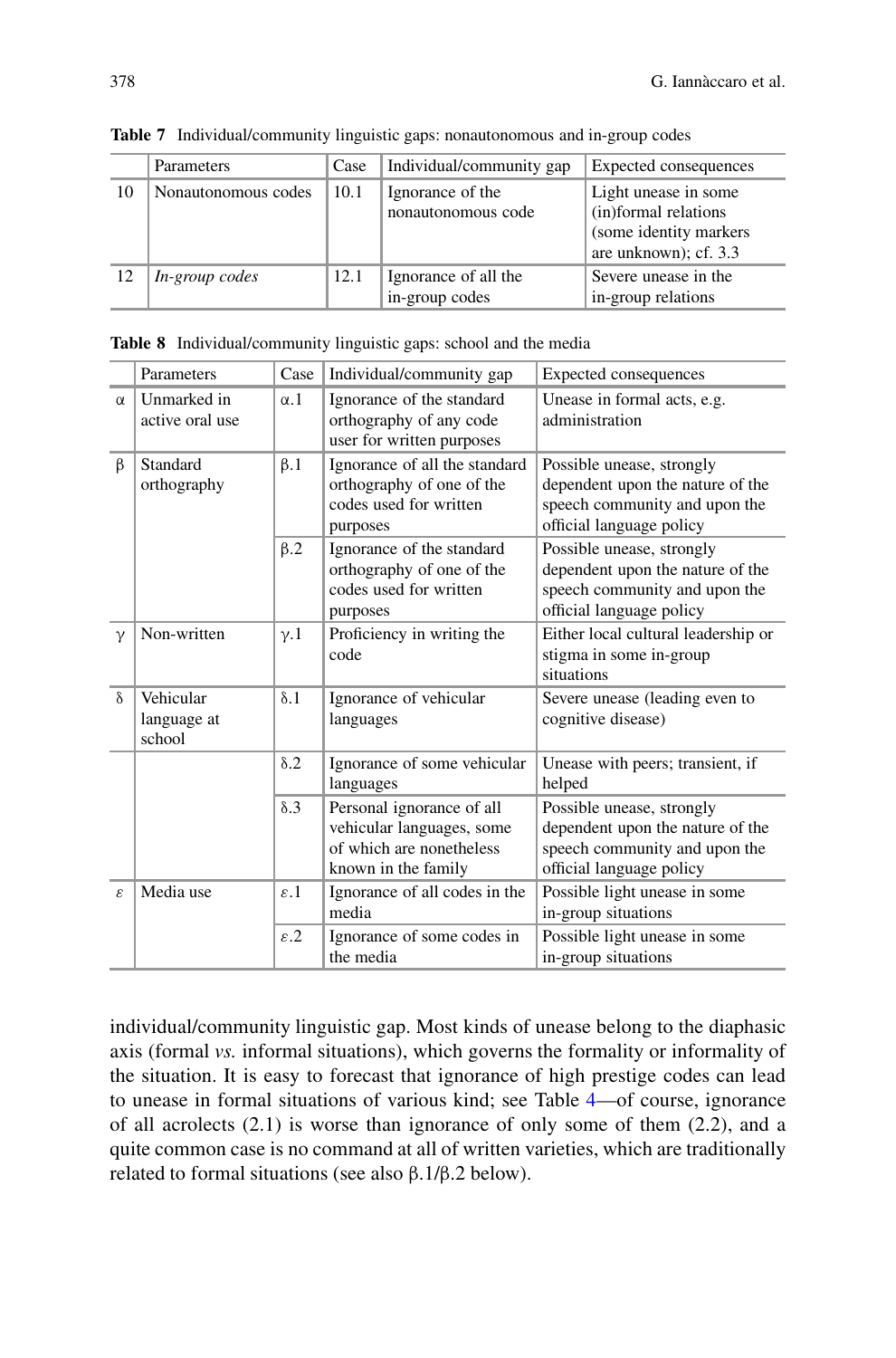|                       | Parameters                                                            | Case          | Individual/community gap                                          | Expected consequences                                                                                                                                                                                |
|-----------------------|-----------------------------------------------------------------------|---------------|-------------------------------------------------------------------|------------------------------------------------------------------------------------------------------------------------------------------------------------------------------------------------------|
| $\delta$ 1            | Written medium<br>of instruction                                      | $\delta$ .1.1 | Ignorance of the<br>written mediums of<br>instruction             | Severe unease (leading even to<br>cognitive disease; professional<br>unease)                                                                                                                         |
| $\delta$ <sub>2</sub> | Compulsory<br>neighbour or<br>other national<br>language at<br>school | $\delta$ .2.1 | Ignorance of one of<br>these codes                                | Specific communicative unease<br>in out-group communication;<br>professional unease depending<br>on the official language policy                                                                     |
| $\delta$ 3            | Compulsory<br>international L <sub>2</sub> at<br>school               | $\delta$ .3.1 | No command at all<br>acquired in the<br>international<br>language | Professional unease in highly<br>specialised jobs or at academic<br>level; possible occasional<br>unease in professional life in<br>international settings; specific<br>unease in touristic settings |
| $\delta$ 4            | Stigmatised at<br>school                                              | $\delta$ .4.1 | Ignorance of the<br>stigmatised language                          | No effect per se in school<br>environment; could lead to light<br><i>peer-group</i> unease                                                                                                           |
|                       |                                                                       | $\delta$ .4.2 | High proficiency and<br>use of the stigmatised<br>language        | Could lead to the exclusion<br>from the in-group                                                                                                                                                     |

**Table 9** Individual/community linguistic gaps: school and the media

**Table 10** Typology of linguistic unease

| Source of unease Types of unease |                              | Corresponding cases                                                                              |
|----------------------------------|------------------------------|--------------------------------------------------------------------------------------------------|
| <b>Situation</b>                 | Unease in formal situation   | $2.1/2.2/5.1/6.2/8.1$ $9.1/6.1/6.2/\delta.1/\delta.2/\delta1.1-3$                                |
|                                  | Unease in informal situation | $3.2/3.3/6.1/10.1/12.1/\alpha.1 \delta.2/\delta.3/\varepsilon.1/\varepsilon.2/\delta1.1-3$       |
| Sense of                         | Unease in in-group relations | 6.1/7.1/8.1/9.2/10.1                                                                             |
| belonging                        | Out-grouping as an unease    | $12.1/\epsilon$ , $1/\epsilon$ , $23.1/4$ , $3/12$ , $1/\alpha$ , $1/\delta$ , $1/\delta$ 4, $2$ |
| Schooling                        | Unease in writing            | $2.1/\beta.1/\gamma.1/\delta.1/\delta.1-3$                                                       |
|                                  | Unease at school             | All the $\delta$ cases                                                                           |

It may look like that ignorance of high-level codes leads to practical linguistic unease, while insufficient competence in the low-level ones implies only a less smooth communication in the peer group. We believe, however, that this is an oversimplifying view: the full participation in the linguistic life of the speech community is at least as important as the access to higher linguistic abilities; the particular combination of rules governing the codes' coexistence within speech communities should be maintained as a whole, and this is an important issue for linguistic justice.

But it is also interesting as noted in Table 4 that ignorance of low languages leads to 'unjust' situations of linguistic unease mainly through a non-proper command of intergroup relations (3.1/3.2/3.3). These cases are quite intriguing, because the particular unease to which they may lead to is depending upon the socioeconomic characteristics of the speaker and the rules governing the use of codes within the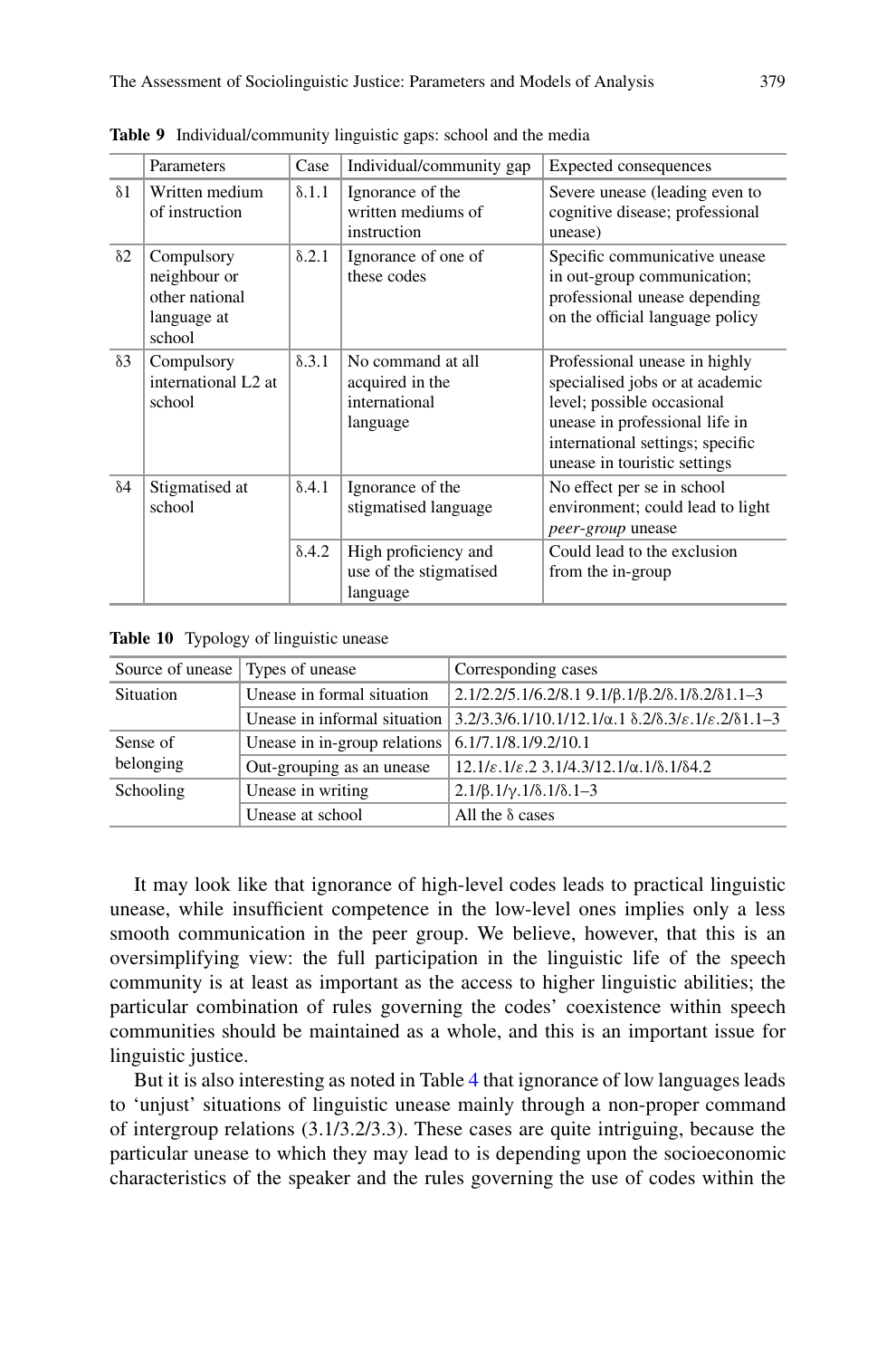speech community at the same time. In particular, case 3.2 shows that ignorance of all L codes can lead the semi-speaker to severe unease in informal situations.

An interesting sociolinguistic situation, illustrated in Table 5, arises when the only code mastered by the speaker in the linguistic panorama of the speech community is exactly the *Wunschsprache*, i.e. the ideological code which acts as a point of reference for the speakers (case 4.1). In this case, the speaker is still out-grouped, but she/he can enjoy a good communicative status because of the ideological code. For instance, many monolingual English speakers living abroad in countries where the language is mastered enough, at least passively, can skip for a quite long time the acquisition of the local language(s), if English plays the role of the desired language of the community. It should be noted that not all the situations lead to individual unease or to failures in the smooth communication among the speakers: some cases show no practical consequences (4.1/8.2), and others even indicate an advantage in the communications skills  $(4.2/m\alpha)$  = in general, however, the more codes a speaker masters (both as high varieties and as low ones), the better it is. Moreover, ignorance of dialects (6.1) can lead to a loss of language loyalty: from the perspective of the peers the speaker can be accused to lose the ancestral connection to the heritage of the speech community.

Tables 6 and 7, on the other hand, show that if the ignored code is in expansion, the speaker can feel to be nonmodern or left behind in a quickly transforming society (7.1). Different is the case of no knowledge at all of a declining variable: here, the (younger) speaker can experience losses in communications towards elderly people, even in her/his own family. Similarly, if the only codes mastered are the ones in decline, the speaker can perceive herself/himself as bearer of a tradition which can act as a barrier towards social and linguistic innovation (8.1/9.1).

Another interesting case is when the speaker is able to write a language variety or a dialect that it is not normally written by the speech community: graphisation is one of the first important acts of language planning, as Haugen (1959) already noticed. Planning a normative writing implies that the code is considered apt to be used in a lot of contexts of modern life, rather than being only for in-group communication, a typical domain of orality. Paradoxically, language activists involved in such a planning effort can be considered (opinion) leaders by some fringes of the speech community, while for others such an effort is considered 'strange', and the activist can even be ostracised ( $\gamma$ .1). Case  $\gamma$ .1 in Table 8 states that the proficiency in writing a code which is regarded by the community as mainly non-written can lead the proficient individual either to local cultural leadership (to be perceived as a 'local intellectual') or to social stigma in some in-group situations—('you believe you are better than we are'). Case 10.2 does not appear in Table 7 as it is logically impossible, given the nature of the codes involved.

A lighter form of unease is failing to follow the codes used in the media. The media often act as cultural markers within the community: the voice of the radio speaker and the plot of the radio or TV comedy in the language—for example, the BBC programmes in Welsh—are topics of the conversation in the in-group code. If the speaker does not anything of them, she/he simply fails to follow the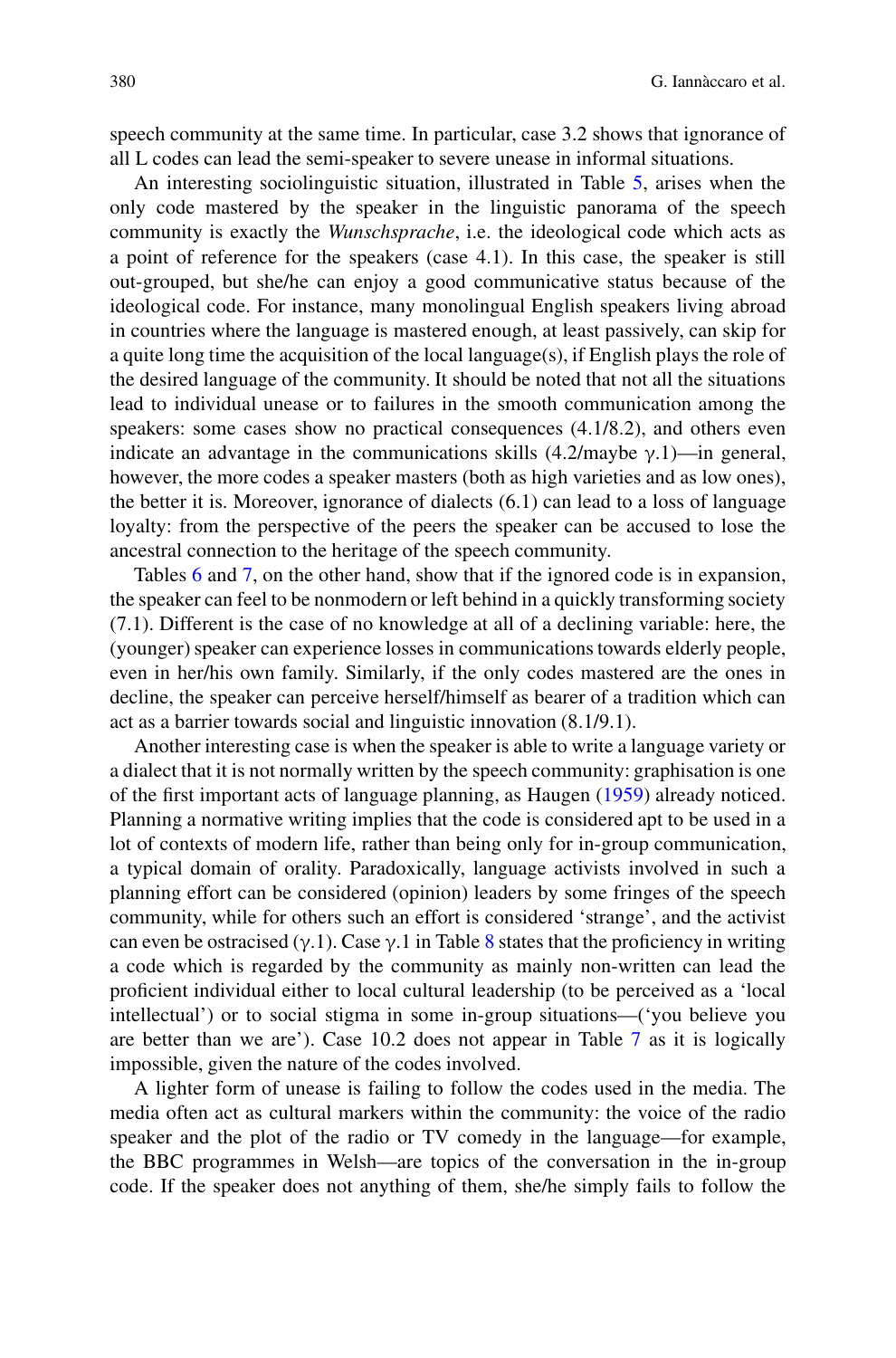conversation, even mastering the code. This form of unease is not insurmountable (cases *ε*.1 and *ε*.2 in Table 8).

Finally, a typical domain of linguistic unease is the school (cases  $\delta$ , 1,  $\delta$ , 2 and  $\delta$ , 3). These forms of unease, illustrated in Table 9, can be more or less transient, if there is some form of help in the community or the institution to overcome the language barrier of the pupils. Of course, the role of the parents should not be underestimated: proficiency and attitudes towards the target language by the family member play a crucial role. In particular, the ignorance (or the lack of sufficient mastering) of the written language used at school (parameter  $\delta$ 1) produces in the pupil severe unease in the learning process. Teaching how to write and read is one of the main tasks of any school: a situation in which a person does not master the written language is symptom of some other social problem. The lack of mastering of the L2 taught at school (parameters δ2 and δ3) can lead to different communicative unease in single specific out-group situations, like professional difficulties in certain jobs or in international settings. It is a matter of fact that in several European countries, the mere school acquisition of a foreign language does not guarantee even a basic command of such a language. Instead, the high proficiency of a stigmatised language can lead, in extreme cases, to the exclusion from the in-group (but without real communicative unease).

Table 10 summarises the possible types of linguistic unease. Essentially, the sources of linguistic unease are of three kinds: (1) unease in formal and/or informal situations, when some languages, varieties or dialects are missing in the individual repertoire, but present at a community level; (2) unease connected with the sense of belonging; and (3) specific kinds of unease, linked to particular important domains in the society. All of these unease situations are, we believe, a direct concern of linguistic justice. The importance of language policy and planning in order to reduce the linguistic unease and therefore sociolinguistic injustice is clear: actions should be taken only if language proficiency, attitudes and most of all desires of the target population are well described, through a fine-grained work in the field. However, the majority of the models in the current literature in linguistic *justice* does not take into account the sociolinguistic variables, in particular the diaphasic axis or the sense of belonging from the speaker's perspective; but without taking into account a definite situation of analysis, it is impossible to enucleate precise socioeconomic effects.

#### **4 Sociolinguistic Justice and New Forms of Mobility**

The above applies in those situations that we have labelled as 'consolidated'—in which the societal multilingualism is well established and the repertory rules of the speech community have been commonly shared for quite a long time. Nowadays, though, Europe—as well as other parts of the world—is facing the most important population movement since the Second World War, both in terms of internal mobility and of immigration from abroad, and this poses important questions concerning the new-developing repertoires of the communities and hence of (socio)linguistic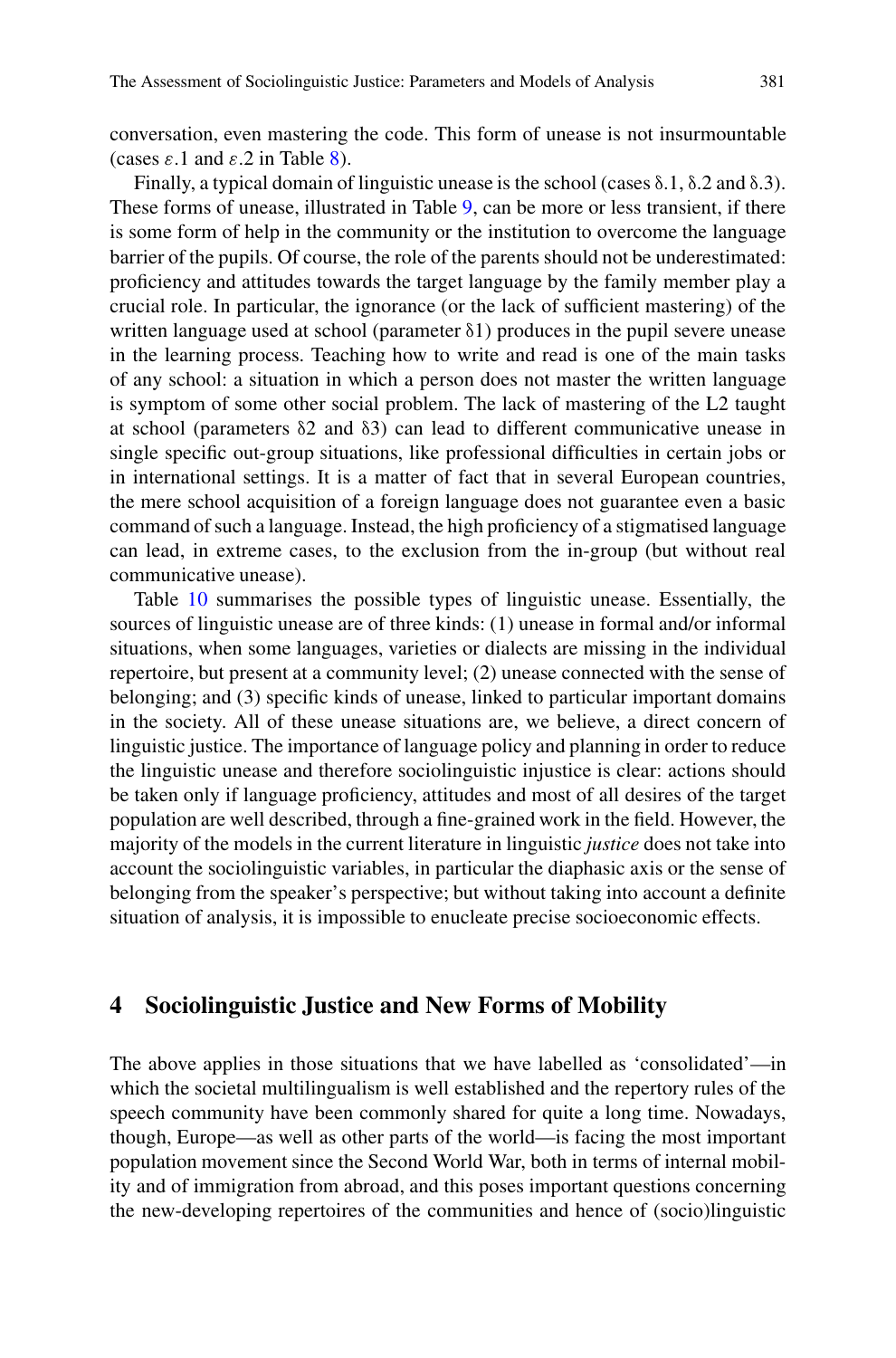justice. Migrants from different places and, what is more important for us, with different background repertoires and different attitudes towards the language(s) and the society to which they are moving arrive in already multilingual communities with all the characteristics mentioned above—altering their consolidated rules of codes' distribution.

Here, the notion of 'inclusion' is pivotal: any policy devoted to raise the level of linguistic justice in the society should tend to include the more possible speakers into their recipient linguistic communities. This process shows nonetheless two main facets: from one side, mobility and (linguistic) inclusion have potentially conflicting goals. Mobility fosters change, 'new' varieties entering in the repertoire and 'old' (but maybe highly traditional and extremely important for peer-group relations) ones disappearing, while inclusion means accepting norms and rules of an already existing community by newcomers. It should not be taken for granted that both parts wish or are able to manage the potential disrupting force of such a close and sudden linguistic contact. On the other side, language education represents a crucial aspect in the development of an acceptable trade-off between mobility and inclusion—but it should be clear that different kinds of education (formal, nonformal, informal) as well as different attitudes and motivations towards language learning lead to completely different results and pose different problems as regards (socio)linguistic justice.

This concern is not unknown to institutions: in general, local institutions in the hosting area are sensitive to the importance of the development of language skills for people in mobility and often actively promote initiatives (language courses, cultural activities and so forth) to this purpose. Nonetheless, despite how inclusive the institutions might be, this is not necessarily mirrored in the society: while we may have strict and precise requirements on the institutional level (e.g. knowledge required to obtain citizenship, languages needed at school, etc.), social and actual linguistic contexts may be de facto more fragmented; on the other hand, even if institutions favour de jure a certain degree of interaction with people in mobility, on the societal and language-in-use level, actual inclusion is usually harder to achieve.

Language needs of mobile people, as well as of the speakers of the recipient society, represent a potential of ease/unease factor in any linguistic interaction of a speech community. We have developed a set of parameters—or 'dimensions' which can be of some use for identifying the language characteristics of mobile speakers and therefore a number of issues related to linguistic justice.

Tables 11, 12, 13, 14, 15 and 16 present the dimensions considered, which are (*wrk*) work and working conditions in Table 11, (*dir*) direction of mobility (within EU or from outside) in Table 12, (*lr*) linguistic repertoire of mobile persons at the beginning of their mobility process in Table 13 as well as (*ra*) linguistic repertoire of the hosting area in Table 14, (*scl*) sociolinguistic condition in the target community in Table 15 and finally (*lv*) a set of variables strictly connected to language learning, such as language attitudes, educational background and language learning activities already undertaken after arrival in the hosting area; see Table 16. An additional dimension (*out*, see Table 17) represents the outcomes of the examined process, resulting from the combination of the observed variables. These dimensions are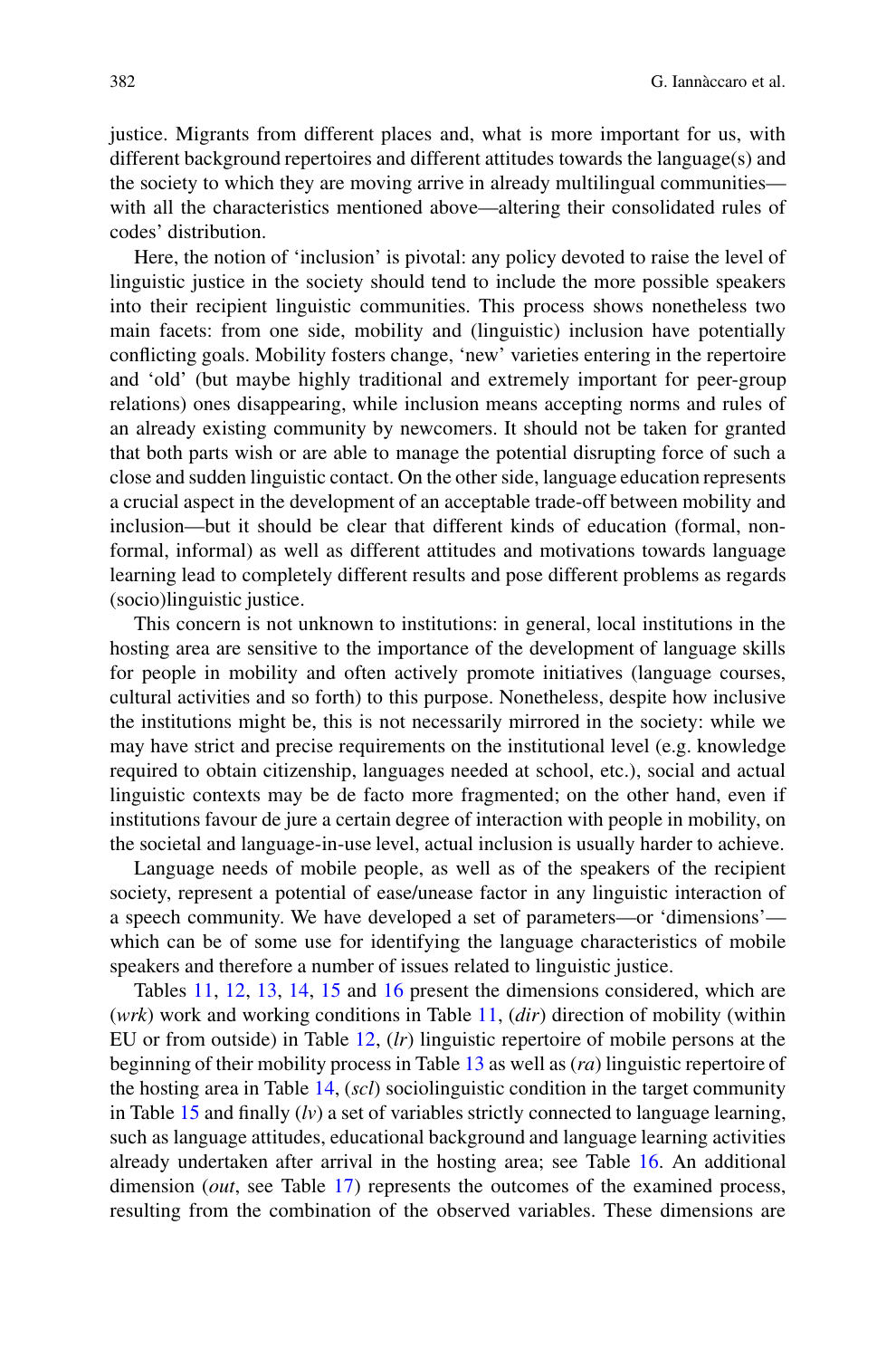|                 | Work/working condition                                                     |            |          |
|-----------------|----------------------------------------------------------------------------|------------|----------|
| <b>Students</b> | Mobility caused by family movement                                         |            | wrk 11   |
|                 | Mobility of the students for educational purposes                          | Short term | wrk 121  |
|                 |                                                                            | Long term  | wrk 122  |
|                 | Mobility to reach a desired job                                            |            | wrk $13$ |
|                 | Type of migration: executives, basic workers, job search,                  |            |          |
| <b>Workers</b>  | ideal/ideological reasons                                                  |            | wrk 2    |
| Retired         | Mobility for pleasure (possible variable: strong/weak economy)<br>wrk $31$ |            |          |
|                 | Travel back to homeland                                                    |            | wrk 32   |

**Table 11** Dimensions of mobility: wrk

**Table 12** Dimensions of mobility: dir

| Direction of mobility throughout Europe                                                               |                                           |                   |
|-------------------------------------------------------------------------------------------------------|-------------------------------------------|-------------------|
| $*$ EU $\rightarrow *$ EU                                                                             | Between economically similar countries    | dir 11            |
|                                                                                                       | Between economically dissimilar countries | dir <sub>12</sub> |
| $*$ EU $\rightarrow *$ EU                                                                             | From an economically strong country       | dir 21            |
|                                                                                                       | From an economically weak country         | dir 22            |
| dir <sub>3</sub><br>*EU → *EU → *EU                                                                   |                                           |                   |
| dir <sub>4</sub><br>$*EU \rightarrow$ non $*EU$ (possible, but beyond the scope of our investigation) |                                           |                   |
| *EU $\rightarrow$ non *EU (possible, but beyond the scope of our investigation)<br>dir <sub>5</sub>   |                                           |                   |

**Table 13** Dimensions of mobility: lr

| Linguistic repertoire at the beginning of the mobility process |                                             |                  |
|----------------------------------------------------------------|---------------------------------------------|------------------|
| Monolingual                                                    | Strong language                             | lr <sub>11</sub> |
|                                                                | Weak language                               | lr <sub>12</sub> |
| Average L <sub>2</sub> competence                              | Strong language                             | lr <sub>21</sub> |
|                                                                | Weak language                               | $\ln 22$         |
| <b>Bilingual</b>                                               | Two strong languages                        | lr <sub>31</sub> |
|                                                                | Strong language $(s)$ , weak language $(s)$ | lr 32            |
| Diglossic                                                      | Internal diglossia                          | lr41             |
|                                                                | External diglossia                          | lr42             |

| Repertoire typology of the recipient area |                                             |       |
|-------------------------------------------|---------------------------------------------|-------|
| Nearly/approximately monolingual          |                                             | ra 1  |
| Nearly/approximately diglossic            |                                             | ra 2  |
| Nearly/approximately multilingual         | Two strong languages                        | ra 31 |
|                                           | Strong language $(s)$ , weak language $(s)$ | ra 32 |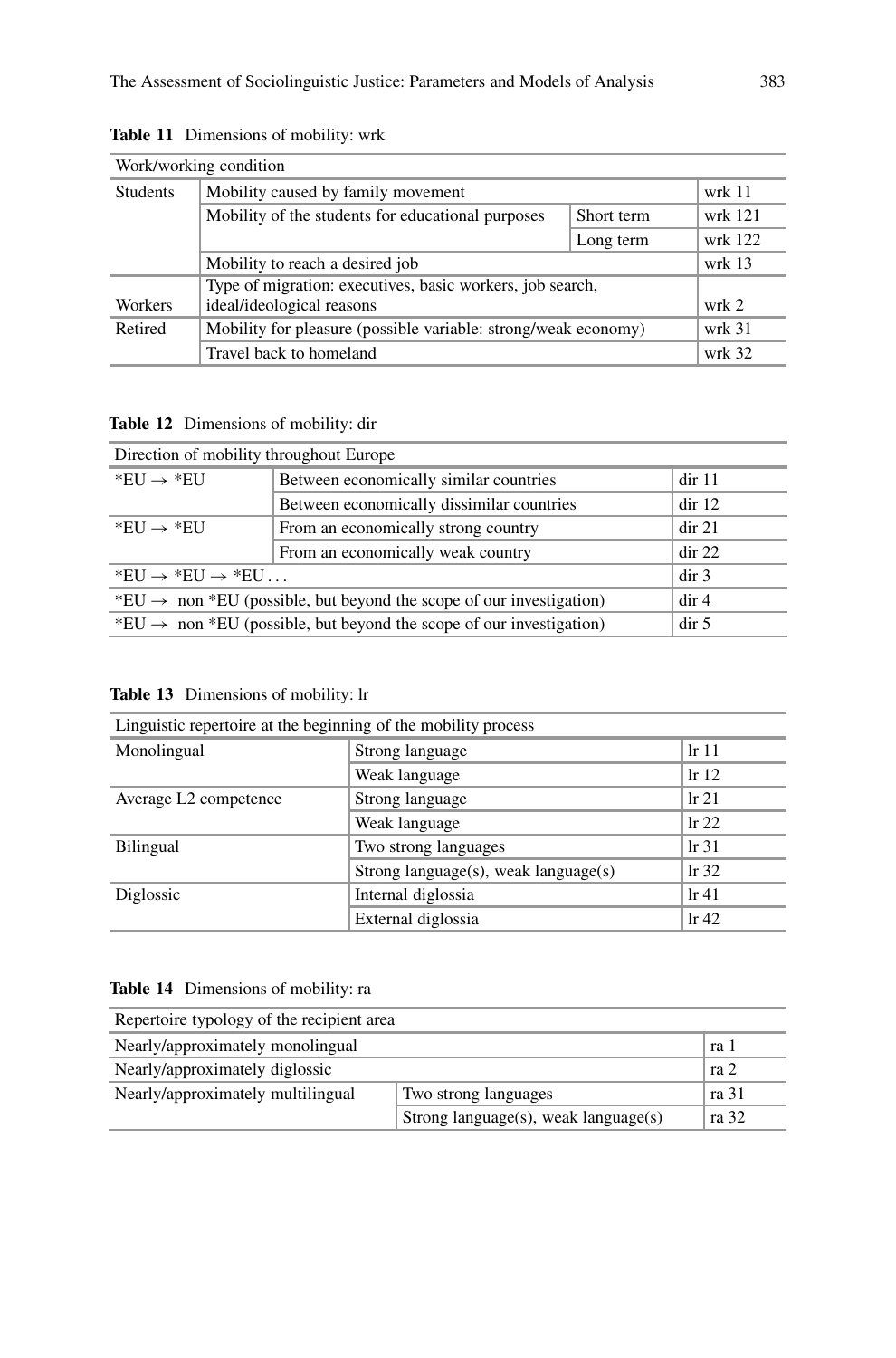| Sociolinguistic conditions in the target community |                                 |                                                       |                   |
|----------------------------------------------------|---------------------------------|-------------------------------------------------------|-------------------|
| Typological distance between languages             |                                 | Impossible intercomprehension or lingua receptiva     | scl 11            |
|                                                    |                                 | Possibility of intercomprehension or lingua receptiva | scl 12            |
| Lingua franca                                      | Widely used in the host society |                                                       | scl 21            |
|                                                    | Known by the migrant            |                                                       | scl 22            |
| Social network                                     | No/feeble                       |                                                       | scl <sub>31</sub> |
|                                                    |                                 | Dense, multiplex Open to the recipient society        | scl 321           |
|                                                    |                                 | Excluding the recipient society                       | scl 322           |
| Communities of practice                            | Open to the host society        |                                                       | scl 41            |
|                                                    | Excluding the host society      |                                                       | scl <sub>42</sub> |

|  |  | <b>Table 16</b> Dimensions of mobility: lv |  |
|--|--|--------------------------------------------|--|
|--|--|--------------------------------------------|--|

| Learning variables                 |                                               |                                                                      |                  |                  |
|------------------------------------|-----------------------------------------------|----------------------------------------------------------------------|------------------|------------------|
| Attitudes                          | Towards integration within the recipient area |                                                                      |                  | 1v <sub>11</sub> |
|                                    |                                               | Instrumental (e.g. strictly related to working or study necessities) |                  | 1v <sub>12</sub> |
| Educational background             | Spontaneous                                   |                                                                      | 1v <sub>21</sub> |                  |
|                                    | Formal                                        |                                                                      |                  | 1v <sub>22</sub> |
| Language learning<br>after arrival | Spontaneous                                   | Goal: 'Only survival' language skills                                | Willingly        | lv 3111          |
|                                    |                                               |                                                                      | Unwillingly      | $1v$ 3112        |
|                                    |                                               | Goal: enriching or improving language skills                         |                  | $1v$ 312         |
|                                    | Formal                                        | At school                                                            |                  | $1v$ 321         |
|                                    |                                               | Lifelong learning                                                    | Institutional    | ly 3221          |
|                                    |                                               |                                                                      | Private          | ly 3222          |

detailed in a set of subclasses. \*EU indicates the actual States of EU, as well as other States that can easily be paired with EU (EFTA and so on).

Here, as well as for the previous tables, we would like not to insist in describing every cell of the following tables, which evidently represent different (socio)linguistic parameters that can be combined to create (or imagine) actual linguistic situations, each of them with its potential of linguistic ease or unease: we will instead only describe the general structure of each section of the table in order to make clear which parameters they are based on.

A first important variable concerns the age at the time of migration; this is strictly connected with the main motivation for mobility (study, job, retirement, family reunification), which is, on the other side, connected to more general causes of migration that might concern groups instead of single persons (e.g. war, economic crisis, persecution in the country of origin). Of course, age is crucial in any process of L2 acquisition.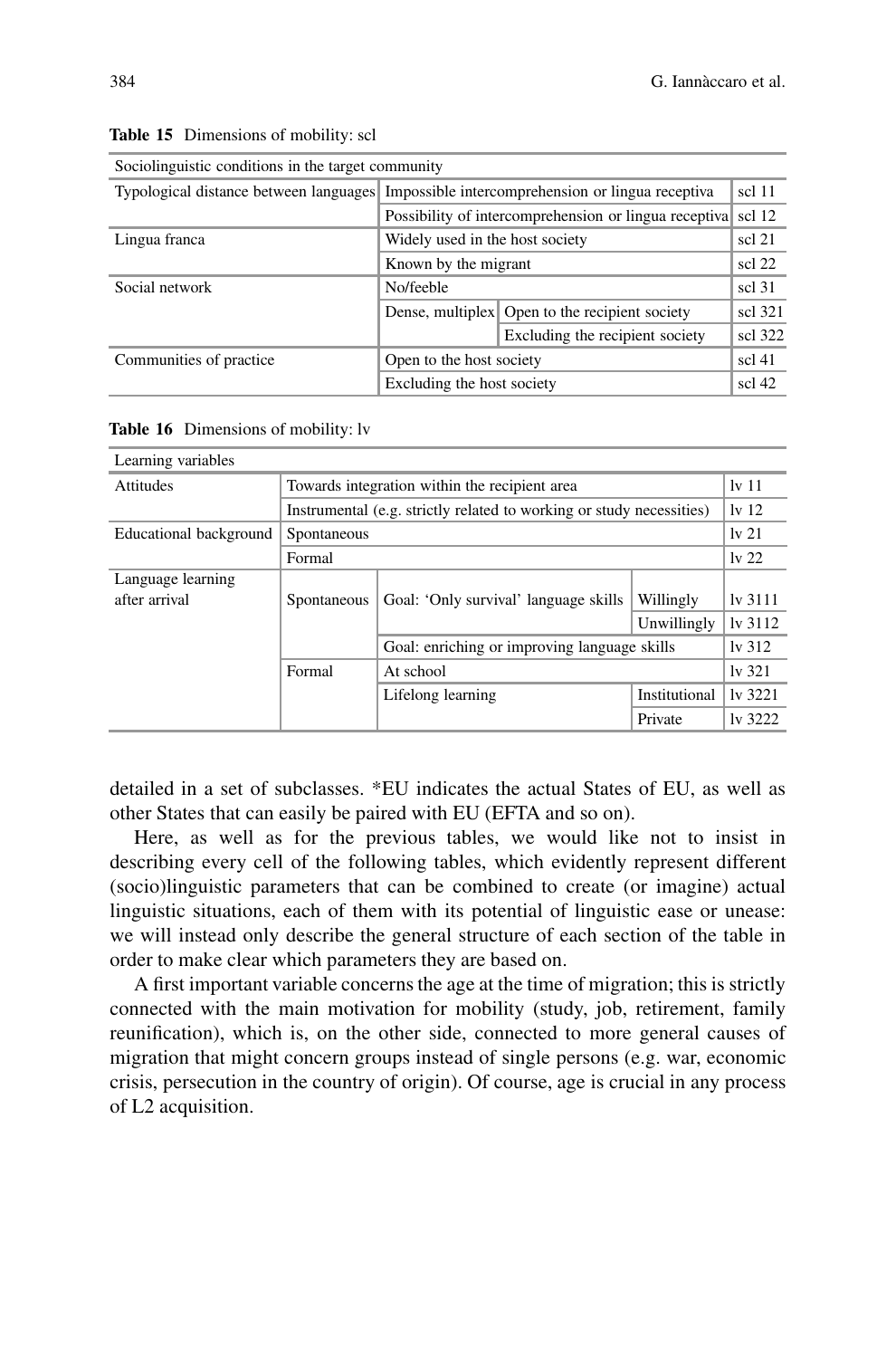| <b>Table 17</b> Dimensions of mobility: F (outcomes) |                        |                                                               |                                |              |
|------------------------------------------------------|------------------------|---------------------------------------------------------------|--------------------------------|--------------|
| Outcomes                                             |                        |                                                               |                                |              |
| On the original repertoire                           | Complete maintenance   |                                                               |                                | $\rm out~11$ |
|                                                      |                        | Loss of one or more varieties   Originally bilingual contexts |                                | out 121      |
|                                                      |                        | Originally diglossic contexts                                 | Loss of the high variety       | out 1221     |
|                                                      |                        |                                                               | Loss of the medium/low variety | out 1222     |
| Complete unease in both                              |                        |                                                               |                                |              |
| original and target language                         | Also oral              |                                                               |                                | out 21       |
|                                                      | Only written           |                                                               |                                | out 22       |
| On the languages belonging                           |                        |                                                               |                                |              |
| to the recipient area                                | Acquired bilingualism  |                                                               |                                | out 31       |
|                                                      | Average L2 competence  |                                                               |                                | out 32       |
|                                                      | Incomplete acquisition | For evident necessity                                         |                                | out 331      |
|                                                      |                        | For insufficient evaluation of the necessity                  | Passive command suffices       | $out$ 3321   |
|                                                      |                        |                                                               | Mutual understanding           |              |
|                                                      |                        |                                                               | between the languages          | out 3322     |
|                                                      |                        | For non-integrative language attitudes                        |                                | out 333      |
|                                                      |                        |                                                               |                                |              |

| I<br>I<br>l                                                                                                                                                                            |
|----------------------------------------------------------------------------------------------------------------------------------------------------------------------------------------|
|                                                                                                                                                                                        |
| i<br>I<br>١<br>í<br>l<br>í<br>$\overline{a}$<br>ׇ֚֕֡֡<br>í<br>l<br>in a bhliain an chuid an chuid an chuid an chuid an chuid an chuid an chuid an chuid an chuid an chuid an chui<br>ļ |
| ו<br>ו<br>۱<br>í<br>$\frac{1}{2}$                                                                                                                                                      |
|                                                                                                                                                                                        |
|                                                                                                                                                                                        |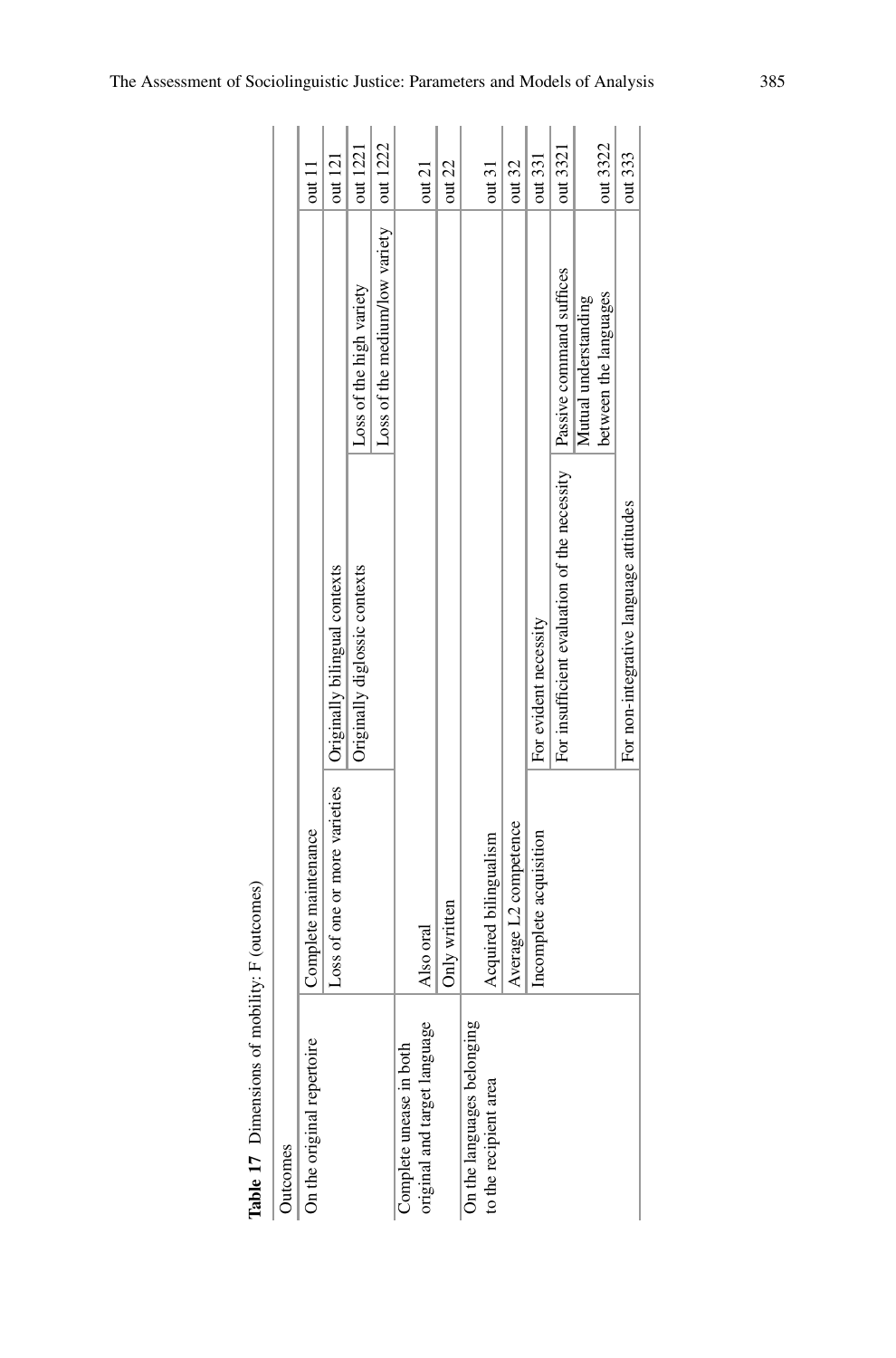A second noteworthy aspect is the duration of the mobility period, or more precisely the specific life plans of people in mobility: their intention to stay for a short or long period, to return to their countries of origin and so on. We must also consider the linguistic repertoires of both the countries of origin and of the hosting area, which might facilitate or hinder inclusion due to specific favourable or unfavourable conditions.

Situations may vary greatly according to the language repertoire of the hosting area, with multilingual areas showing a more variable and multi-faceted context, probably more suitable or giving more opportunities to certain types of mobility.

Another factor that intervenes in the inclusiveness of people in mobility is the structural distance between the L1 of the people in mobility and the language(s) of the host society. In particular, the structural distance is perceived by both population as short, and strategies of so-called lingua receptiva can emerge, i.e. verbal communication among persons speaking each his/her variety without the help of a third common one. This strategy of receptive multilingualism can possibly favour mobility ('I will be understood even without any language teaching') and foster inclusion ('I understand the newcomers; hence, they are not so different from me').

In our perspective, there is also another aspect particularly significant for the definition of a typology of language needs for people in *mobility* and its correlation with inclusion: as stated above, the language attitudes and motivations towards language learning play a major role in linguistic integration of mobile people. We define motivation as a set of psychological attitudes and intentions which, given certain circumstances, might lead to specific actions and behaviours. Motivation has been widely observed in studies on language learning. It represents an extralinguistic factor strongly affecting acquisition, in particular for what concerns foreign languages—cf. Gardner and Lambert (1972).

In these studies, motivations are examined through two basic levels of observation: type of motivation and intensity. There are two principal types of motivation, which represent opposite poles: *instrumental motivation*, which concerns an ancillary interest of the individual towards the language (for instance, the language is useful to access job opportunities), and *integrative motivation*, which concerns the intention of the individual to be part of the community speaking that language or the local languages in diglossia (thus, language(s) represent a primary tool to become integrated in the community).

These motivations might drive future behaviours according to their intensity: more intense motivations represent intentions which have higher probability to be realised in the future. Literature on this field abundantly shows that an integrative motivation is usually stronger and has higher and long-lasting effect on language acquisition.

In order to understand better how to use the dimensions illustrated in the tables, let's give a couple of examples out of ongoing research for the MIME project [\(http://](http://mime-project.org) [mime-project.org\)](http://mime-project.org). The first example refers to a field research of ex-Yugoslavian migrants in South Tyrol, conducted by the use of language biographies elicited through semi-structured interviews. While in the past families moved because of the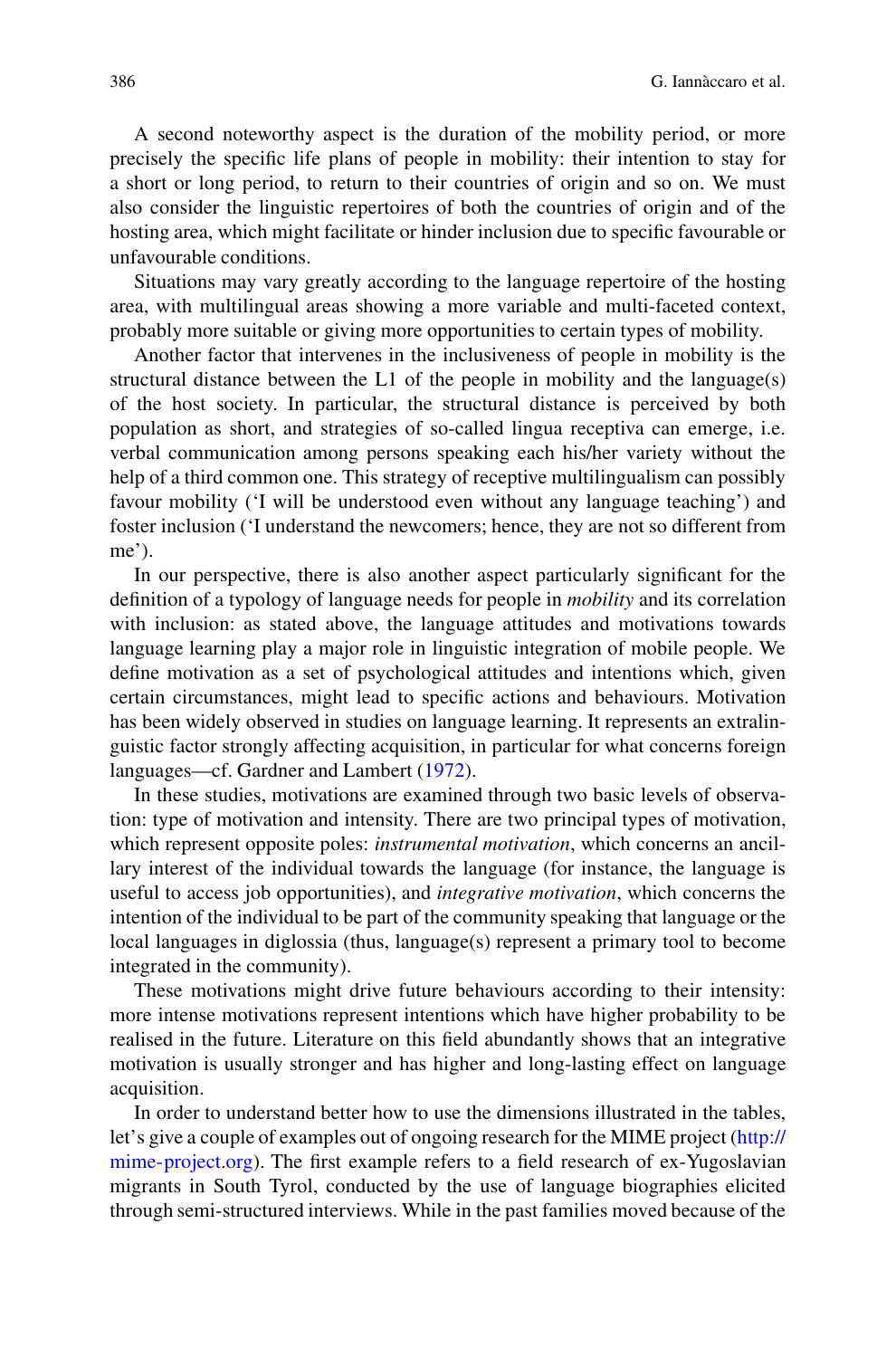war, more recently they often move because of unemployment from an economically weak situation (*wrk* 2 of Table 11, *dir* 22 of Table 12). Usually their jobs last for a season, as they are in the agricultural sector; therefore, these migrants are commuters with the countries of origin, South Tyrol being not too far. Their age can vary: however, both adults and children usually encounter difficulties in acquiring an L2 and in maintaining their L1, as passive command suffices (*out* 3321, Table 17), according to their non-integrative language attitudes (*out* 333, Table 17). In fact, their learning attitudes are instrumental (*lv* 12 in Table 16), and learning is spontaneous and only for basic needs (*lv* 3111 in Table 16). In particular, mobile people from Kosovo are often originally bilingual (*lr* 31 from Table 13), while the hosting society presents two strong languages, German and Italian, with German in diglossic relations with local Germanic varieties (*ra* 32, Table 14). According to different evaluations, the degree of integration of mobile people in South Tyrol is quite high, but there is no possibility of mutual intercomprehension between Albanian and the three languages spoken in South Tyrol (*scl* 11, Table 15). However, Italian is evaluated by the majority of the participants to be more similar than German to their languages of origin, and this perception often positively influences the motivation to learn Italian before German after moving in South Tyrol.

The second example refers to the *expat* community working for large international companies in the bilingual town of Vaasa/Vasa in western Finland, where it constitutes up to 10% of the overall population of the town. All the expats moved there for normally temporary, voluntary, high-skilled professional reasons (*wrk* 2, Table 11); the majority of them comes from countries which are economically balanced with Finland (*dir* 11 in Table 12), and their original linguistic repertoire is quite varied, ranging from monolingualism (*lr* 11, *lr* 12; see Table 13) to diglossia (*lr* 41, 42, also Table 13). Vaasa/Vasa itself is an officially bilingual town, with two locally strong languages of high prestige, Swedish and Finnish (*ra* 31, Table 14). Any kind of intercomprehension or lingua receptiva is impossible with Finnish (*scl* 11, Table 15), while in some cases, a good knowledge of Germanic languages could lead to some intercomprehension with Swedish (*scl* 12, Table 15). However, English is quite widely used in the host society as lingua franca, and it is known by all the mobile people (*scl* 22, Table 15). There are cases of social networks and communities of practices open to the host society (*scl* 321, *scl* 41; see Table 15), in particular with the Swedish-speaking community. On the whole, the attitudes for learning the local languages are instrumental (*lv* 12, Table 16), and the approach to Finnish or Swedish passes almost exclusively through formal education (*lv* 322, Table 16). The situation leads to the complete maintenance of the original repertoire and linguistic identity (*out* 11 in Table 17) and normally to an incomplete acquisition of one of the local languages in the best cases because passive command suffices (*out* 3321, Table 17).

In our perspective, different types of motivation are mirrored by different orientations of people in mobility towards inclusion: persons interested in being included in the social context tend to develop an integrative motivation towards learning the language(s) of the hosting area, while instrumental motivation might more easily be seen in people merely oriented towards inclusion in the job market. We will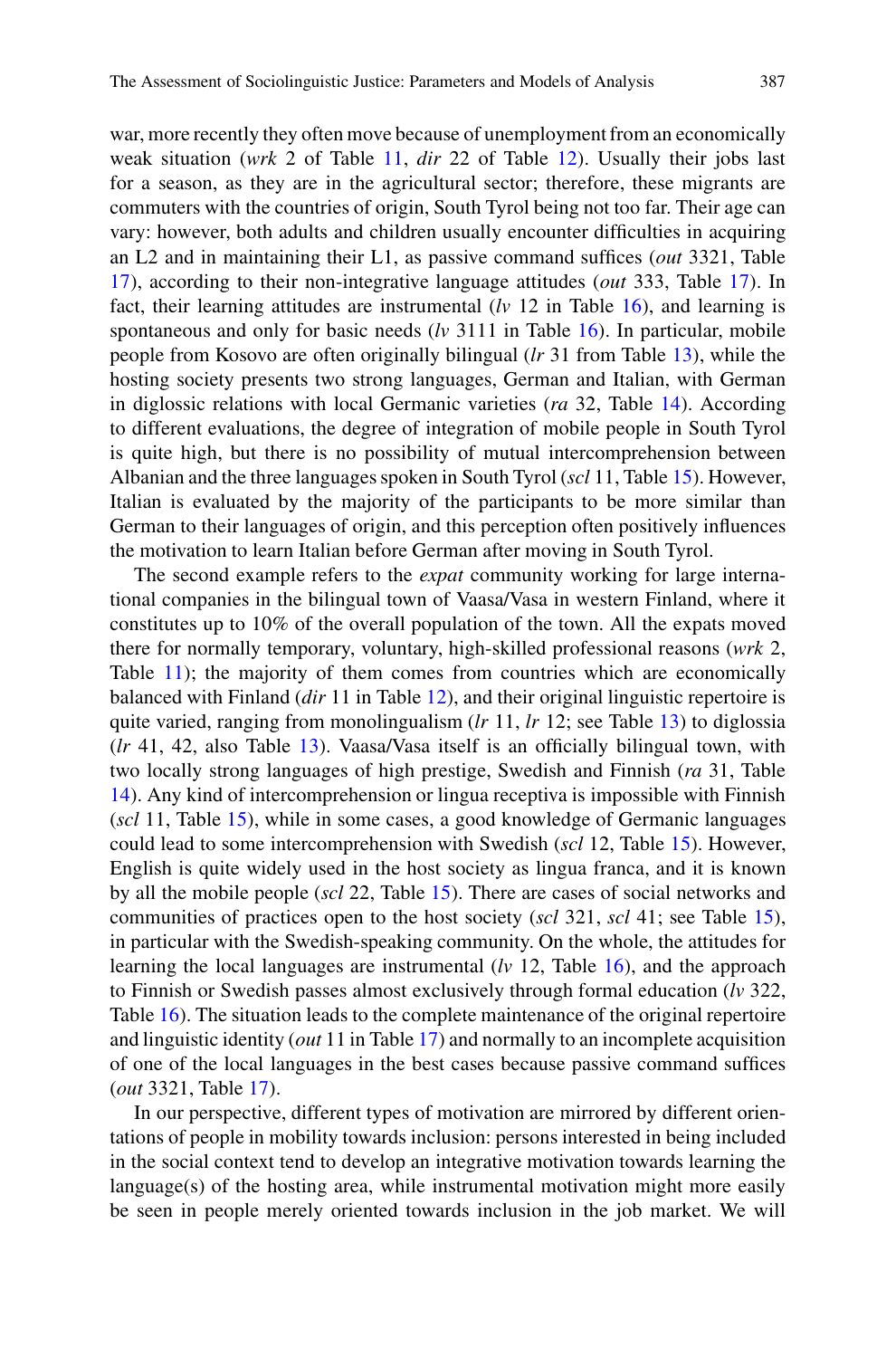therefore distinguish three profiles or 'degrees' of orientation towards inclusion, placing an intermediate degree between the two poles: 'instrumental' inclusion in the job market, 'interactional' inclusion in the hosting area and 'integrative' inclusion in the society. It is noteworthy to remember here that 'unease' is intended as a personal condition of the speaker, who can or cannot feel the need of mastering a particular set of the linguistic varieties available in the society—provided that institutions created the 'just' conditions for this goal to be eventually achieved. However, linguistic unease is caused not only by the personal condition of the speaker but also by the concrete situations of the civil society. In our view, reducing linguistic unease is a duty of the public institutions. In fact, they should raise the attention of the civil society towards the sociolinguistic needs of the mobile people, so that the latter will be more and more keen to be integrated—in the sense seen just above—into the hosting society as much as possible. The strategies to apply this goal depend on the context, and there is no "one-fit-for-all" language policy that can make everybody feel at ease.

In order to evaluate the success of language policies, it is good to start from the possible outcomes in terms of linguistic repertoire. Table 17 in particular illustrates the *Outcomes*, in which the possible consequences of the interaction of the variable *wrk* through *lv* are synthesised. We should consider at first the consequences on the original repertoire of the migrant: it could be completely maintained or, more commonly, one (or more) of the original codes can be lost, especially in cases in which the original context was diglossic. For example, we can imagine an Arabicspeaking person born in a diglossic area with French, standard Arabic and local Arabic moving to France: in the migration process, she/he can lose competence in one of the codes, most likely standard Arabic (the no more useful high code).

Attention should be given also to the acquisition of the repertoire of the host society: the new codes can be acquired (*out31*) so that the person is considered a mother tongue speaker (it happens often only in second-generation migrants); or (*out32*) the codes can be acquired as an L2, i.e. the pragmatic competence of the migrant speaker is possibly very high, but some interferences with the language situation of origin remain; or (*out33*), language acquisition is incomplete under different aspects. In the worst cases, the socioeconomical circumstances that have caused the migration as well as the education policy of the recipient country can lead to a situation of complete unease in both original and target language(s). It means that the linguistic competence of the speaker is not fitting the communicative requirements of the linguistic act she/he is about to perform, both in the language of origin and in the language(s) of the society in which she/he is living. At the same time, the symbolic value of her/his speech acts, if this linguistic uncertainty is not only related to the written language, is always perceived as misplaced. The last possible outcomes lead to different kind of severe linguistic unease—societies should take particular care in trying to avoid them.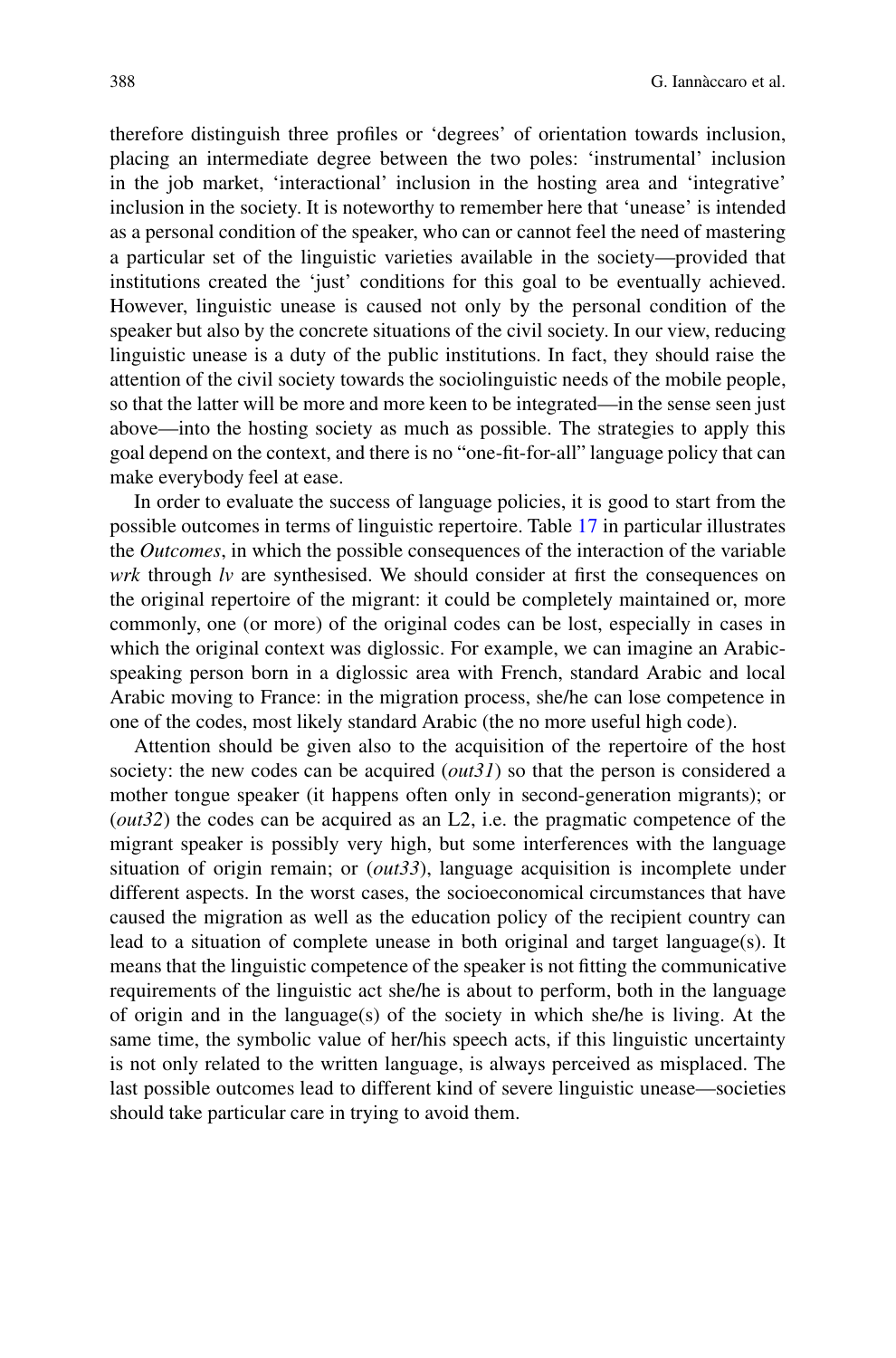#### **5 Conclusions and Further Directions of Research**

We argue that the assessment of sociolinguistic justice should pass through the promotion of linguistic ease. Multilingualism should be considered a natural state of humankind, not a kind of Babelic curse to be eradicated. Researchers should go beyond the Westphalian model of nation-state, which already proved to be insufficient to tackle the complexity of globalising and localising forces of the contemporary world, and therefore treat languages as socially constructed dynamic abstractions rather than static entities. It is therefore useful a fine-grained view of the linguistic intricacies in complex multilingual situations. Linguistic unease, we argue, essentially manifests along three axes: the diaphasic axis, i.e. along the formality of situations; the identity axis, represented by the sense of belonging and in-group relations; and, finally, special domains like school, writing and possibly—administration. The impact of the three axes of linguistic unease in economic terms highly depends on the context of analysis, e.g. on the society, region or country under scrutiny. For instance, a state of high linguistic unease in formal situations can hinder efficiency in the public administration as the citizens feel insecure while relating to the public officers. Another example is linguistic unease at school. In fact, several tasks in schools are mainly language-based (e.g. geography, history but also art or philosophy), and such a linguistic unease can severely interfere with the overall performance and grades of the learners. On a societal level, these examples of linguistic unease will eventually influence the economic state of the society itself. The concrete application of linguistic unease may be explored in further research.

It is worth noting that linguistic ease as an absolute state of being is impossible to achieve in the real world; rather, a realistic goal is to reduce linguistic unease at the minimum whenever possible, unless major reasons intervene to justify special cases of linguistic unease in specific contexts. For example, it is perfectly acceptable to pass through linguistic unease during the learning process of an L2 in formal education such as in school, as that context is transitory, limited and highly controlled by the teachers. The same can be said for situations like very short stays within a community, either for travelling or short-term migrations—left alone the non-willingness of inclusion or the personal lack of unease feeling. In these particular cases, linguistic unease does not interfere with linguistic justice per se. However, generally speaking, linguistic unease is often a symptom of the fact that we are in a situation of linguistic injustice. For this reason, we hope that in the future the literature will take more into account sociolinguistic variables in the discourse around linguistic justice, having at the centre of their analysis not abstractly defined languages, but rather actual speakers and their language environment.

**Acknowledgements** The research leading to the present paper has received funding from the European Community's Seventh Framework Programme under grant agreement No. 613344 (Project MIME). The content and opinions expressed in this article are those of the authors and do not necessarily reflect the opinions of the institutions supporting them.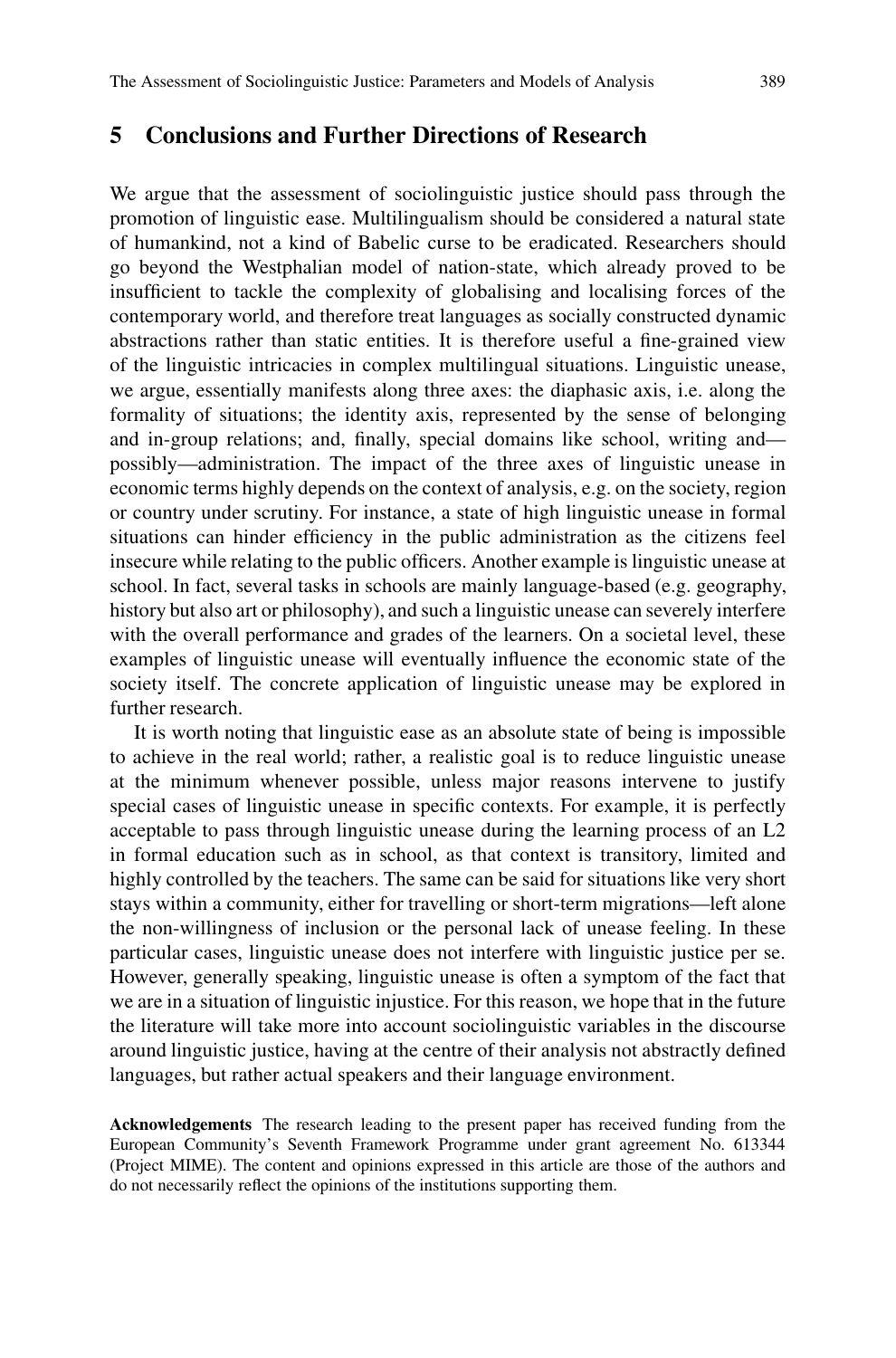#### **References**

- Alcalde, J. (2015). Linguistic justice: an interdisciplinary overview of the literature. *A'dam Multiling, 3*, 27–96.
- Alcalde, J. (2018). Linguistic justice: an interdisciplinary overview of the literature. In M. Gazzola, T. Templin, & B.-A. Wickström (Eds.), *Language policy and linguistic justice* (pp. 65–149). Heidelberg: Springer.
- Ammon, U., Dittmar, N., Mattheier, K. J., & Trudgill, P. (Eds.). (2006/2008). *Sociolinguistics/Soziolinguistik. An International Handbook of the Science of Language and Society/Ein internationales Handbuch zur Wissenschaft von Sprache und Gesellschaft* (Vol. 3, II ed.). Berlin, New York: Mouton de Gruyter.
- Bastardas i Boada, A. (2010). *Language and identity policies in the 'glocal' age: New processes, effect, and principles of organization*. Barcelona: Institut d'Estudis Autonòmics.
- Beaulac, S. (2004). The westphalian model in defining international law: Challenging the myth. *Australian Journal of Legal History, 9*, 181–213.
- Berruto, G. (1995). *Fondamenti di sociolinguistica*. Bari: Laterza.
- Bretegnier, A., & Ledegen, G. (Eds.). (2002). *Terrains et approches diversifiés, propositions théoriques et méthodologiques en hommage à Nicole Gueunier*. Paris: L'Harmattan/A.U.F.
- Dell'Aquila, V., & Iannàccaro, G. (2011). Numeri soggettivi. Spunti sulla vitalità linguistica da inchieste e trattamenti quantitativi. In B. Moretti, M. E. Pandolfi, & M. Casoni (Eds.), *Vitalità di una lingua minoritaria. Aspetti e proposte metodologiche/Vitality of a minority language. Aspects and methodological issues* (pp. 152–192). Bellinzona: Osservatorio Linguistico della Svizzera Italiana.
- Ferguson, C. (1959). Diglossia. *Word, 15*, 325–340.
- Gardner, R. C., & Lambert, W. E. (1972). *Attitudes and motivations in second-language learning*. Roxley: Newbury House.
- Gobbo, F. (2014). Review: of Bastardas i Boada (2010). *Language Problems & Language Planning, 38*(1), 87–90.
- Gobbo, F. (2015). Transnational communication in a 'glocalized' world: In search of balanced multilingualism. *JKI Language, Communication, Information, 10*, 121–131.
- Goebl, H., Nelde, P. H., Starý, Z., & Wölck, W. (Eds.). (1996/1997). *Kontaktlinguistik/Contact Linguistics/Linguistique de Contact* (Vol. 2). Berlin, New York: Walter de Gruyter.
- Haugen, E. (1959). Planning for a standard language in modern Norway. *Anthropological Linguistics, 1*, 8–21.
- Houtkamp, C. (2014). Integrating language in theories on long-distance movement: Migration vs mobility and the concept of motility. *A'dam Multiling, 2*, 16–26.
- Iannàccaro, G. (2010). *Lingue di minoranza e scuola. A dieci anni dalla legge 482/99. Il plurilinguismo scolastico nelle comunità di minoranza della Repubblica Italiana*. Quaderni della Direzione Generale per gli Ordinamenti Scolastici e per l'Autonomia Scolastica 1. Roma: Ministero dell'Istruzione, dell'Università e della Ricerca.
- Iannàccaro, G., & Dell'Aquila, V. (2006). Survey ladins*. Usi linguistici nelle valli ladine*. Trento: Regione Autonoma Trentino-Alto Adige/Südtirol.
- Iannàccaro, G., & Negro, S. D. (2003). 'Qui parliamo tutti uguale, ma diverso'. Repertori complessi e interventi sulle lingue. In A. Valentini, P. Molinelli, P. Cuzzolin, & G. Bernini (Eds.), *Ecologia linguistica* (pp. 431–450). Roma: Bulzoni.
- Kachru, Y., & Smith, L. (2009). The karmic cycle of World Englishes: Some futuristic constructs. *World Englishes, 28*(1), 1–14.
- Kloss, H. (1952). *Die Entwicklung neuer germanischer Kultursprachen seit 1800*. München: Pohl.
- Labov, W. (1972). *Sociolinguistic patterns*. Philadelphia: University of Pennsylvania Press.
- Lyons, J. (1981). *Language and Linguistics: An introduction*. Cambridge: Cambridge University Press.